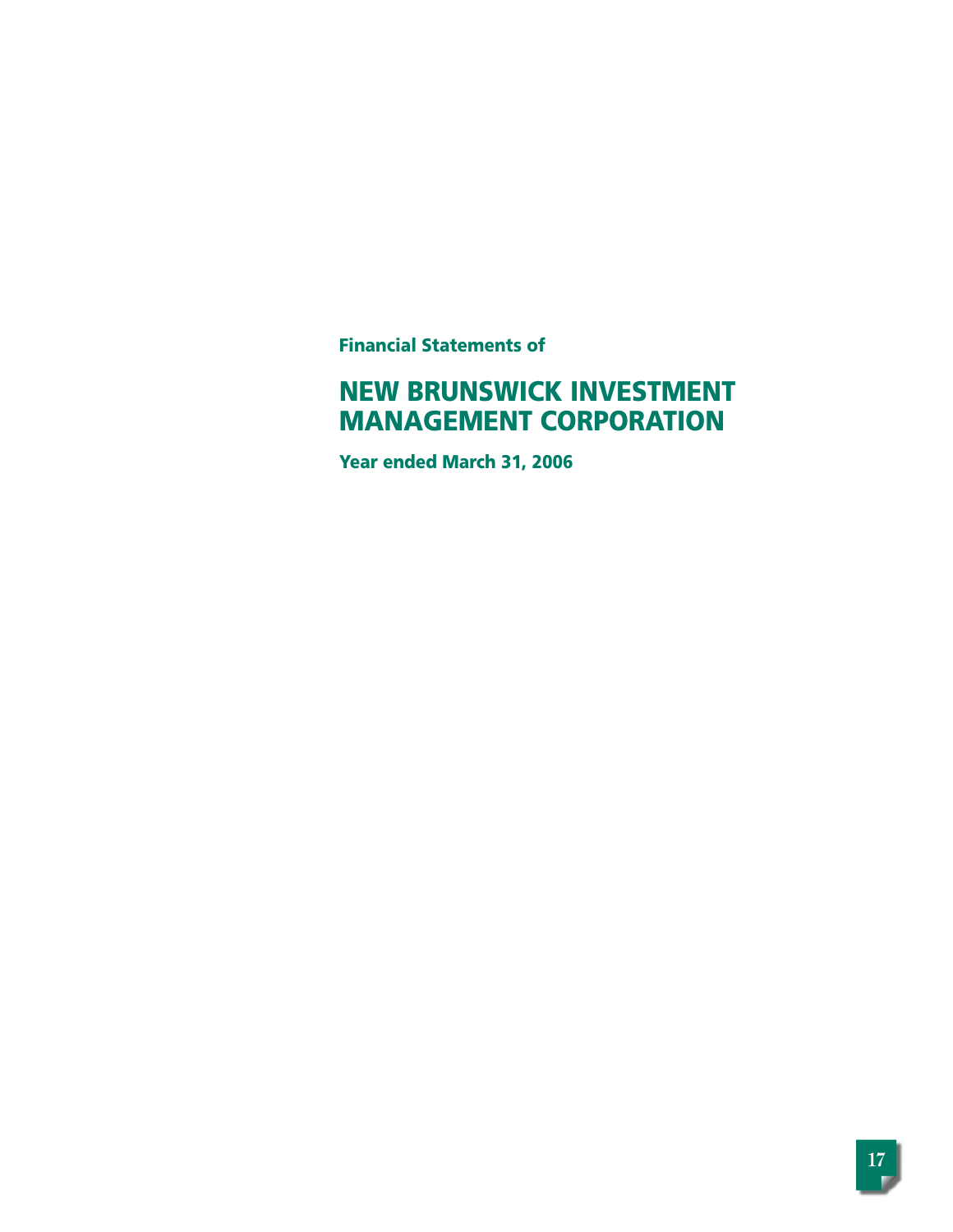# **MANAGEMENT RESPONSIBILITIES FOR FINANCIAL REPORTING**

The Financial Statements of the New Brunswick Investment Management Corporation are the responsibility of the management of the Corporation. They have been approved by its Board of Directors.

Management prepared the financial statements in accordance with generally accepted accounting principles.

The New Brunswick Investment Management Corporation maintains books of account, systems of information and systems of financial and management control which provide reasonable assurance that accurate financial information is available, that assets are protected and that resources are managed efficiently.

The Board of Directors oversees financial reporting through its Audit Committee. The committee reviews matters related to accounting, auditing, internal control systems, the financial statements and report of the external auditors.

*Dan Goguen* Vice-President, Finance and Administration

*John A. Sinclair* President and Chief Executive Officer

# **AUDITORS' REPORT To the Directors of New Brunswick Investment Management Corporation**

We have audited the statement of financial position of New Brunswick Investment Management Corporation as at March 31, 2006 and the statement of operations and changes in net assets for the year then ended. These financial statements are the responsibility of the Corporation's management. Our responsibility is to express an opinion on these financial statements based on our audit.

We conducted our audit in accordance with Canadian generally accepted auditing standards. Those standards require that we plan and perform an audit to obtain reasonable assurance whether the financial statements are free of material misstatement. An audit includes examining, on a test basis, evidence supporting the amounts and disclosures in the financial statements. An audit also includes assessing the accounting principles used and significant estimates made by management, as well as evaluating the overall financial statement presentation.

In our opinion, these financial statements present fairly, in all material respects, the financial position of the Corporation as at March 31, 2006 and the results of its operations and changes in net assets and its cash flows for the year then ended in accordance with Canadian generally accepted accounting principles.

KPMG LLP

Chartered Accountants



Fredericton, NB, Canada May 5, 2006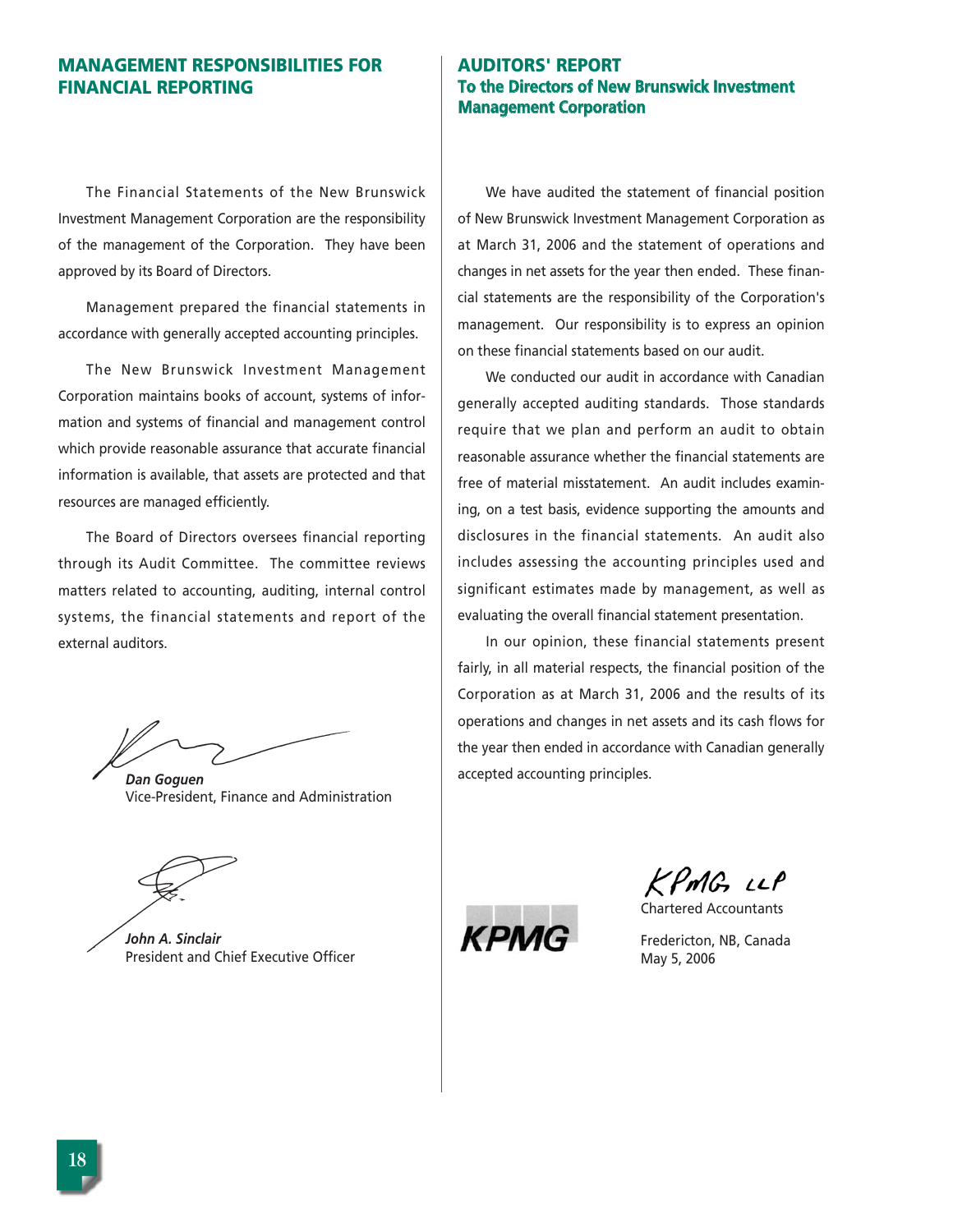# **NEW BRUNSWICK INVESTMENT MANAGEMENT CORPORATION Financial Statements**

Year ended March 31, 2006

|                                                   | Page |
|---------------------------------------------------|------|
| <b>Statement of Financial Position</b>            | 20   |
| Statement of Operations and Changes in Net Assets | 21   |
| <b>Notes</b>                                      | -22  |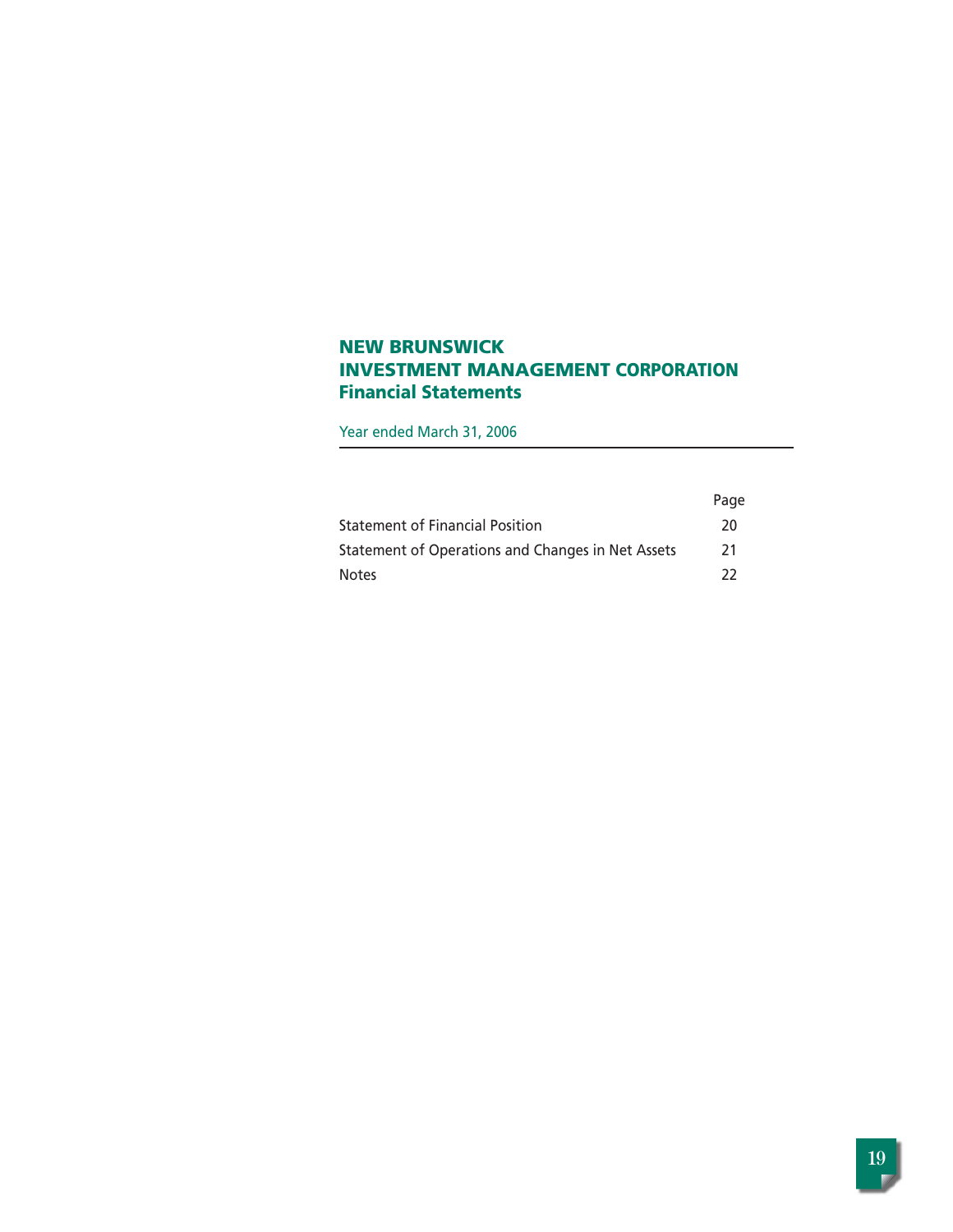# **Statement of Financial Position**

March 31, 2006, with comparative figures for 2005

|                                                           | 2006        | 2005         |
|-----------------------------------------------------------|-------------|--------------|
| <b>Assets:</b>                                            |             |              |
| Current assets:                                           |             |              |
| Cash                                                      | \$<br>5,122 | \$<br>60,930 |
| Accounts receivable, Pension Funds                        | 2,384,481   | 2,080,572    |
| Other receivables                                         | 4,106       | 18,360       |
| Prepaid expenses                                          | 266,581     | 263,233      |
|                                                           | 2,660,290   | 2,423,095    |
| Capital assets (note 3)                                   | 229,199     | 241,030      |
|                                                           | \$2,889,489 | \$2,664,125  |
| Current liabilities:                                      |             |              |
|                                                           |             |              |
| Accounts payable and accrued liabilities                  | \$2,211,472 | \$1,936,940  |
| <b>Harmonized Sales Tax</b>                               | 38,453      | 96,073       |
| Current portion of pension liability (note 5)             | 23,114      | 22,530       |
|                                                           | 2,273,039   | 2,055,543    |
| Pension liability (note 5)                                | 277,968     | 301,199      |
| Employee future benefit liability (note 6)                | 109,283     | 66,353       |
| Deferred contributions related to capital assets (note 7) | 229,199     | 241,030      |
| Net assets                                                |             |              |
| Commitment (note 4)                                       |             |              |
|                                                           | \$2,889,489 | \$2,664,125  |

See accompanying notes to financial statements.

Approved on behalf of the Board:

Grædfif



Chairman of the Board **President and Chief Executive Officer**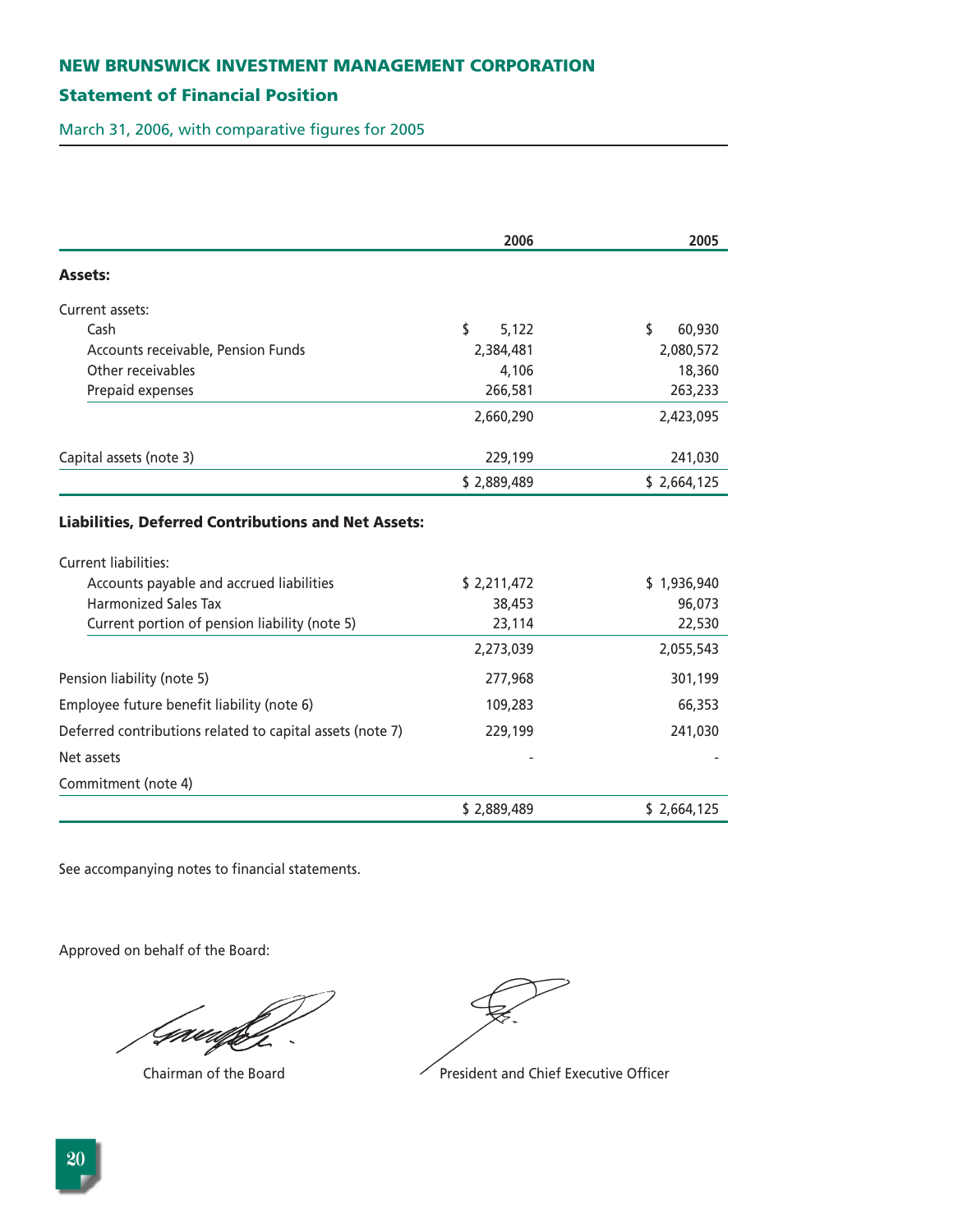# **Statement of Operations and Changes in Net Assets**

Year ended March 31, 2006, with comparative figures for 2005

|                                                | 2006            | 2005            |
|------------------------------------------------|-----------------|-----------------|
| <b>Revenue:</b>                                |                 |                 |
| Fees:                                          |                 |                 |
| <b>Public Service Superannuation Fund</b>      | \$<br>4,735,099 | \$<br>4,603,007 |
| <b>Teachers' Pension Fund</b>                  | 4,115,250       | 4,066,064       |
| Judges' Superannuation Fund                    | 30,601          | 35,437          |
| Amortization of deferred contributions related |                 |                 |
| to capital assets                              | 117,476         | 143,759         |
| Other income                                   | 50,793          | 906             |
|                                                | 9,049,219       | 8,849,173       |
| <b>Expenses:</b>                               |                 |                 |
| Salaries and benefits                          | 3,799,508       | 3,658,806       |
| Other services (note 8)                        | 5,066,056       | 4,988,264       |
| Materials and supplies                         | 66,179          | 58,344          |
| Amortization of capital assets                 | 117,476         | 143,759         |
|                                                | 9,049,219       | 8,849,173       |
| <b>Change in net assets</b>                    | \$              | \$              |

See accompanying notes to financial statements.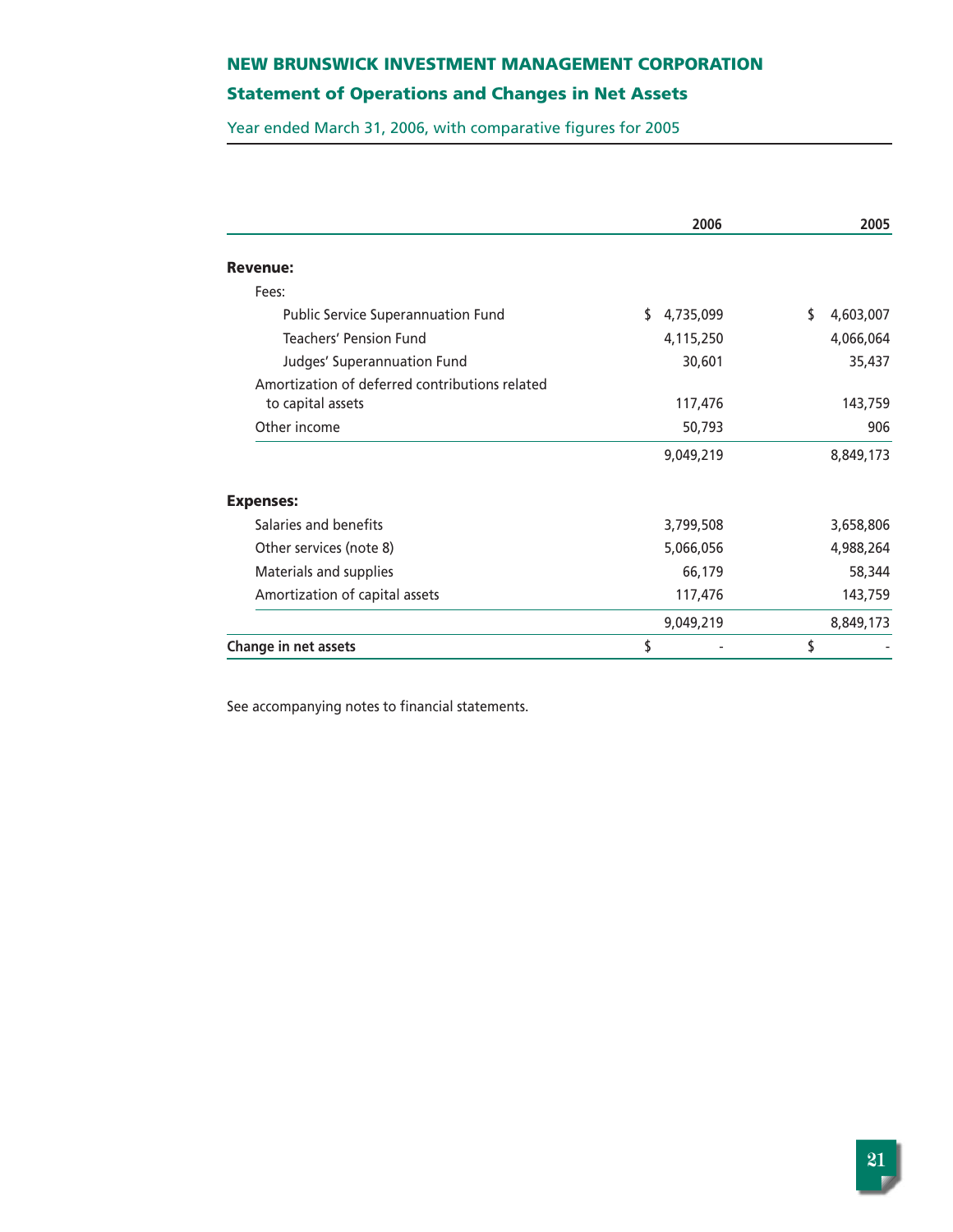# **NEW BRUNSWICK INVESTMENT MANAGEMENT CORPORATION Notes to Financial Statements**

Year ended March 31, 2006

New Brunswick Investment Management Corporation (the "Corporation") was established pursuant to the New Brunswick Investment Management Corporation Act which was proclaimed on March 11, 1996. The Corporation is exempt from income taxes.

#### **Its legislated mandate is to:**

- act as trustee for the Public Service Superannuation Fund, the Teachers' Pension Fund and the Judges' Superannuation Fund ("the Funds");
- provide investment counselling services and other services for certain trust funds;
- promote the development of the financial services industry and capital markets in the Province;
- have regard to investment opportunities in the Province in developing its investment policies, and;
- carry out such other activities or duties as may be authorized or required by the Act or as the Lieutenant-Governor in Council may direct.

#### **1. Significant accounting policies:**

#### **(a) Accounting entity:**

The Corporation is an entity separate from the pension funds for which it is trustee. Expenses of the Corporation are fully funded by the Funds.

#### **(b) Basis of accounting:**

These financial statements have been prepared in accordance with Canadian generally accepted accounting principles.

#### **(c) Capital assets:**

Capital assets are recorded at cost and amortization is calculated on a straight-line basis using annual rates shown in note 3.

#### **(d) Revenue recognition:**

Fees for services are recognized in revenue as services are performed and collection is probable.

The Corporation follows the deferral method of accounting for contributions. Contributions restricted for the purchase of capital assets are deferred and amortized into revenue on a straightline basis at rates corresponding with amortization rates for the related capital assets.

#### **2. Statement of Cash Flows:**

A statement of cash flows has not been prepared as the required cash flow information is readily apparent from the other financial statements.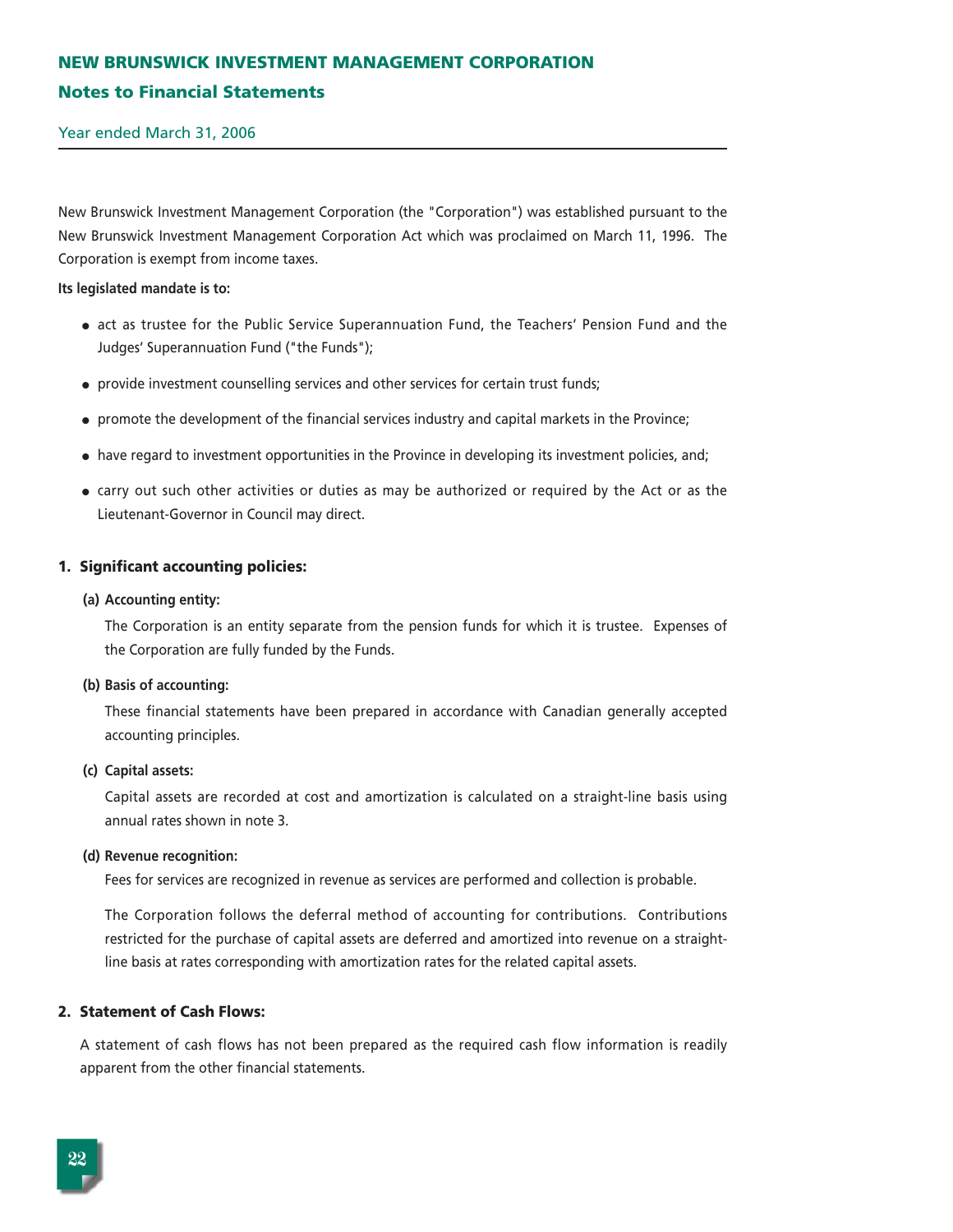### **Notes to Financial Statements** *(continued)*

Year ended March 31, 2006

#### **3. Capital assets:**

|                                                                         |                                                             |   |                               |                                 | 2006                           | 2005                        |
|-------------------------------------------------------------------------|-------------------------------------------------------------|---|-------------------------------|---------------------------------|--------------------------------|-----------------------------|
|                                                                         | Rate                                                        |   | Cost                          | Accumulated<br>amortization     | Net book<br>value              | Net book<br>value           |
| Computer equipment<br>Furniture and equipment<br>Leasehold improvements | 33 1/3%<br>8%<br>Straight-line over<br>remaining lease term | S | 432,412<br>332,650<br>282,318 | \$347,456<br>227,393<br>243,332 | \$ 84,956<br>105,257<br>38,986 | 69,738<br>123,388<br>47,904 |
|                                                                         |                                                             |   | \$1,047,380                   | \$818,181                       | \$229,199                      | \$241,030                   |

#### **4. Commitments:**

The Corporation leases premises and equipment under various operating leases which expire at various dates between 2006 and 2012.

Future minimum payments, by year and in aggregate, are as follows:

| Later years through 2012 | 204,750<br>\$1,433,250 |
|--------------------------|------------------------|
| 2010<br>2011             | 245,700<br>245,700     |
| 2009                     | 245,700                |
| 2008                     | 245,700                |
| 2007                     | 245,700<br>\$          |

### **5. Pension liability:**

The Corporation has an estimated liability of \$301,000 (2005 - \$324,000) and salary and benefit expense of nil (2005 - nil) for special supplemental pension relating to past service awarded during 2003-2004. This amount is equivalent to the commuted value of the expected payments. The ultimate cost to the Corporation will vary based on the rise in the consumer price index and demographic factors. Changes in the expected liability are recorded in the period the change occurs. Payments to date and future payments will be received from an increase in the fees charged to the Public Service Superannuation Fund, the Teachers' Pension Fund and the Judges' Superannuation Fund.

#### **6. Employee future benefits:**

### **(a) Pension:**

Full-time employees of the Corporation are covered by the Public Service Superannuation Plan (the "Plan") of the Province of New Brunswick. The Plan is a defined benefit multi-employer plan under which contributions are made by both the Corporation and the employees. For the year ended March 31, 2006, the Corporation expensed contributions of \$214,275 under the terms of the Plan (2005 - \$178,895). The Corporation has no direct liability or entitlement to any unfunded liability or surplus in the plan related to its current or former employees.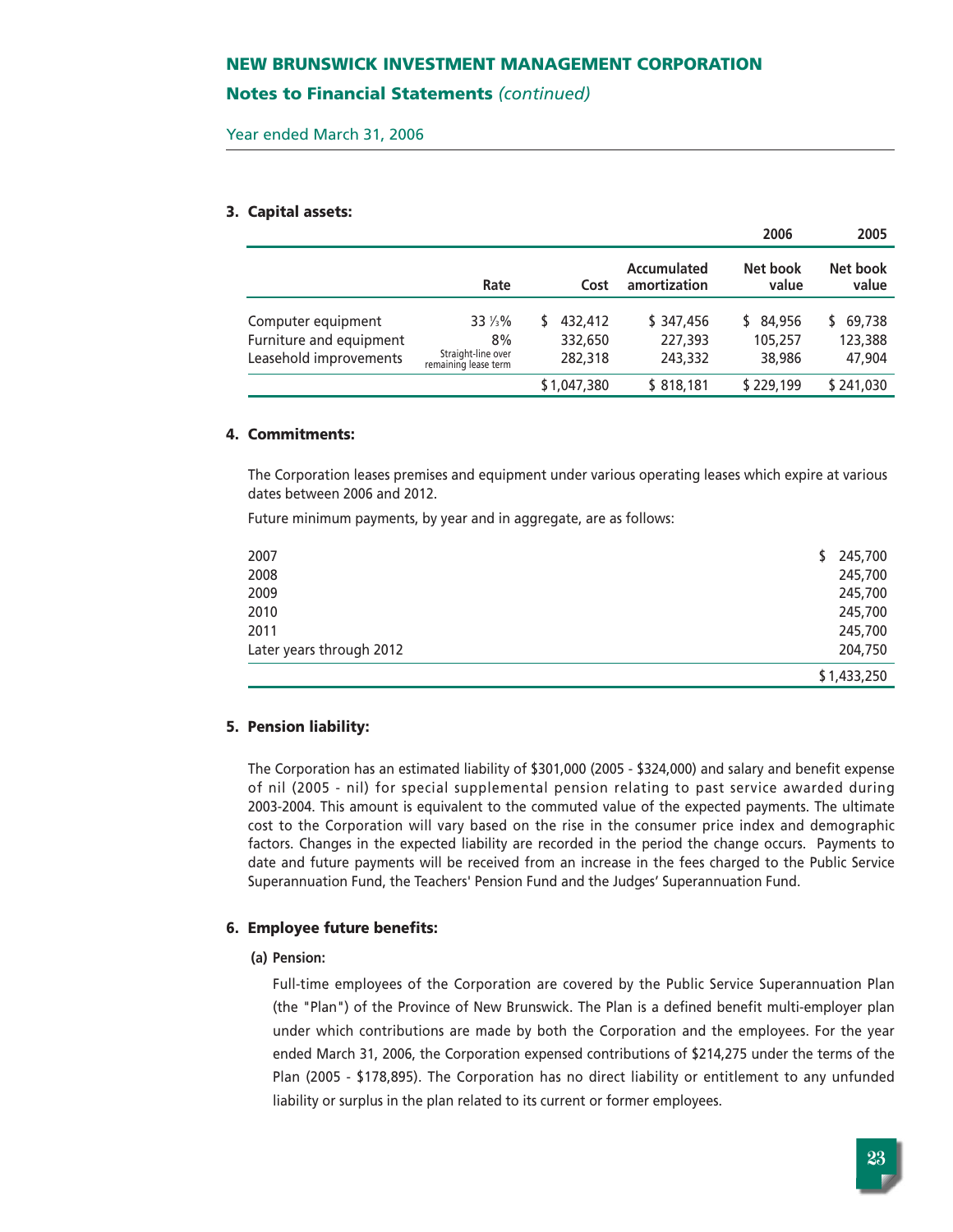## **Notes to Financial Statements** *(continued)*

Year ended March 31, 2006

### **6. Employee future benefits** *(continued)***:**

#### **b) Retirement allowance:**

Full-time employees of the Corporation are entitled to be paid a retirement allowance upon their retirement based upon years of service. Over the service life of its employees, the Corporation accrues the estimated future liability based upon actuarial estimates and assumptions. The accrued liability is reduced by actual payments made. This is an unfunded program with no specific assets segregated to meet the obligations when they come due.

Based upon an actuarial valuation dated March 31, 2005, the Corporation's accrued transitional obligation as of April 1, 2003, was \$118,300. This amount is being amortized on a straight-line basis over the estimated average remaining service life (19 years) of active employees.

The significant assumptions are as follows:

|                           | <b>Assumptions</b>                            |       |
|---------------------------|-----------------------------------------------|-------|
|                           | 2006                                          | 2005  |
| Annual discount rate      | 5.00%                                         | 5.50% |
| Annual salary increases   | $3.00\%$                                      | 3.00% |
| Mortality                 | None                                          | None  |
| Termination of employment | Public Service Superannuation Plan experience |       |
| Retirement age            | 15% at Age 57                                 |       |
|                           | 60% at Age 60                                 |       |
|                           | 25% at Age 63                                 |       |
| Actuarial cost method     | Projected Unit Credit pro-rated on service    |       |

Information on the retirement allowance obligation is as follows:

|                                     | 2006          | 2005       |
|-------------------------------------|---------------|------------|
| Accrued benefit plan obligation     |               |            |
| Balance, beginning of year          | 203,300<br>S  | 144,200    |
| Current service cost                | 25,304        | 19,500     |
| Interest cost                       | 10,800        | 8,500      |
| <b>Actuarial loss</b>               |               | 31,100     |
| Balance, end of year (unfunded)     | 239,404       | 203,300    |
| Unamortized net actuarial gain      | (30, 500)     | (31, 100)  |
| Unamortized transitional obligation | (99, 621)     | (105, 847) |
| Accrued benefit liability           | \$<br>109,283 | 66,353     |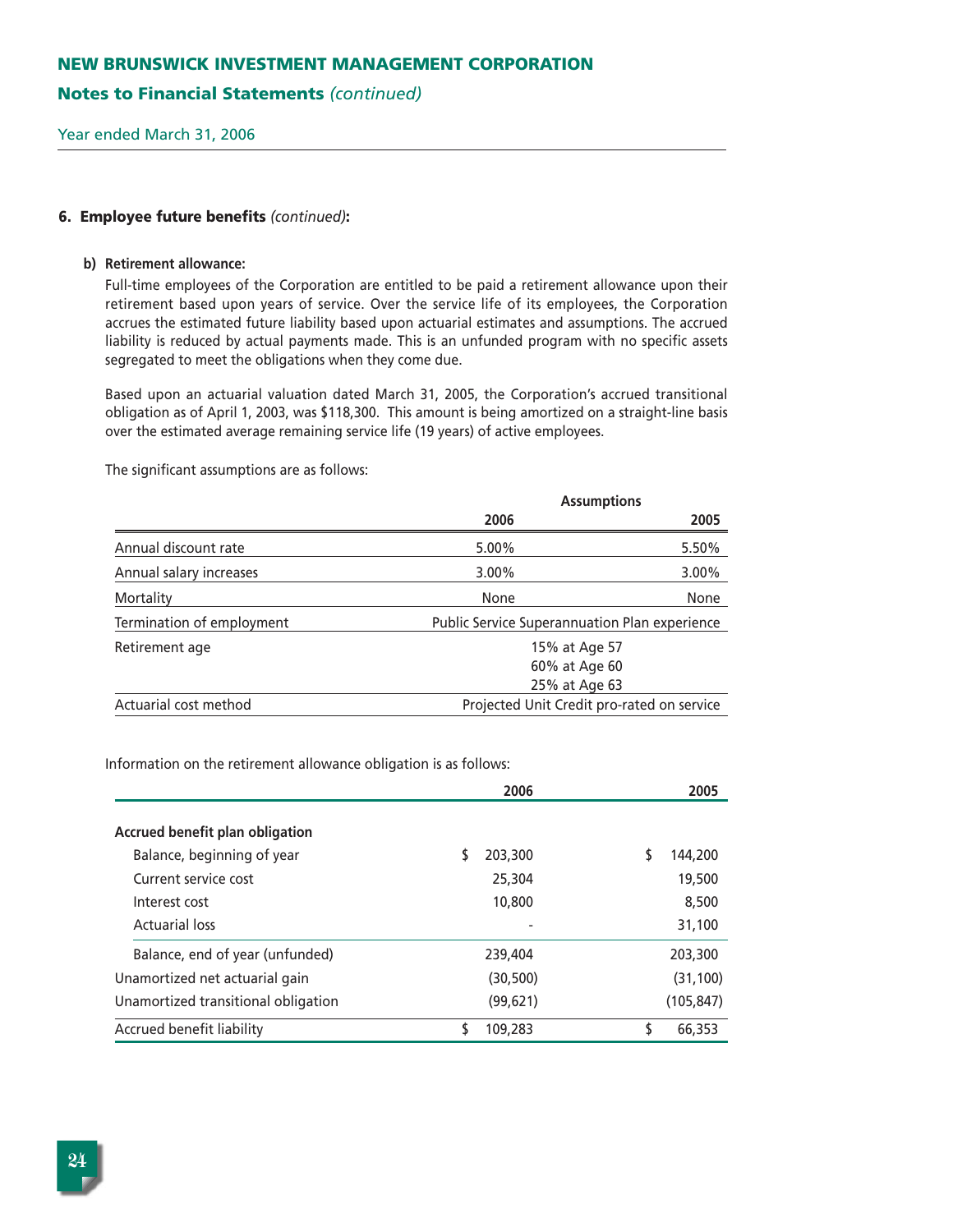# **Notes to Financial Statements** *(continued)*

Year ended March 31, 2006

### **6. Employee future benefits** *(continued)***:**

#### **b) Retirement allowance** *(continued)***:**

Benefit cost recognized in the year is as follows:

|                        | 2006   | 2005   |
|------------------------|--------|--------|
| Current service cost   |        |        |
|                        | 25,304 | 19,500 |
| Interest cost          | 10,800 | 8,500  |
| Amortization:          |        |        |
| Transitional liability | 6,226  | 6,226  |
| Net actuarial loss     | 600    |        |
| Pension expence        | 42,930 | 34,226 |

# **7. Deferred contributions related to capital assets:**

|                                                                                                                                                      | 2006                                                                            | 2005                                                                          |
|------------------------------------------------------------------------------------------------------------------------------------------------------|---------------------------------------------------------------------------------|-------------------------------------------------------------------------------|
| Balance, beginning of year<br>Additional contributions received, net<br>Less amounts amortized to revenue                                            | 241,030<br>105,645<br>(117, 476)                                                | 286,828<br>97,961<br>(143, 759)                                               |
| Balance, end of year                                                                                                                                 | 229,199<br>S                                                                    | \$<br>241,030                                                                 |
| 8. Other services:                                                                                                                                   | 2006                                                                            | 2005                                                                          |
| External management fees and expenses<br>Custodial services<br>Travel<br>Office rent<br><b>Professional services</b><br>Information systems<br>Other | \$2,806,472<br>297,996<br>212,034<br>258,616<br>274,872<br>1,029,092<br>186,974 | \$2,954,067<br>185,932<br>193,566<br>241,965<br>281,923<br>970,970<br>159,841 |
|                                                                                                                                                      | \$5,066,056                                                                     | 4,988,264                                                                     |

### **9. Fair value of financial assets and financial liabilities:**

The fair value of the Corporation's cash, accounts receivable - Pension Funds, other receivables, accounts payable and accrued liabilities and pension liability approximate their carrying amounts.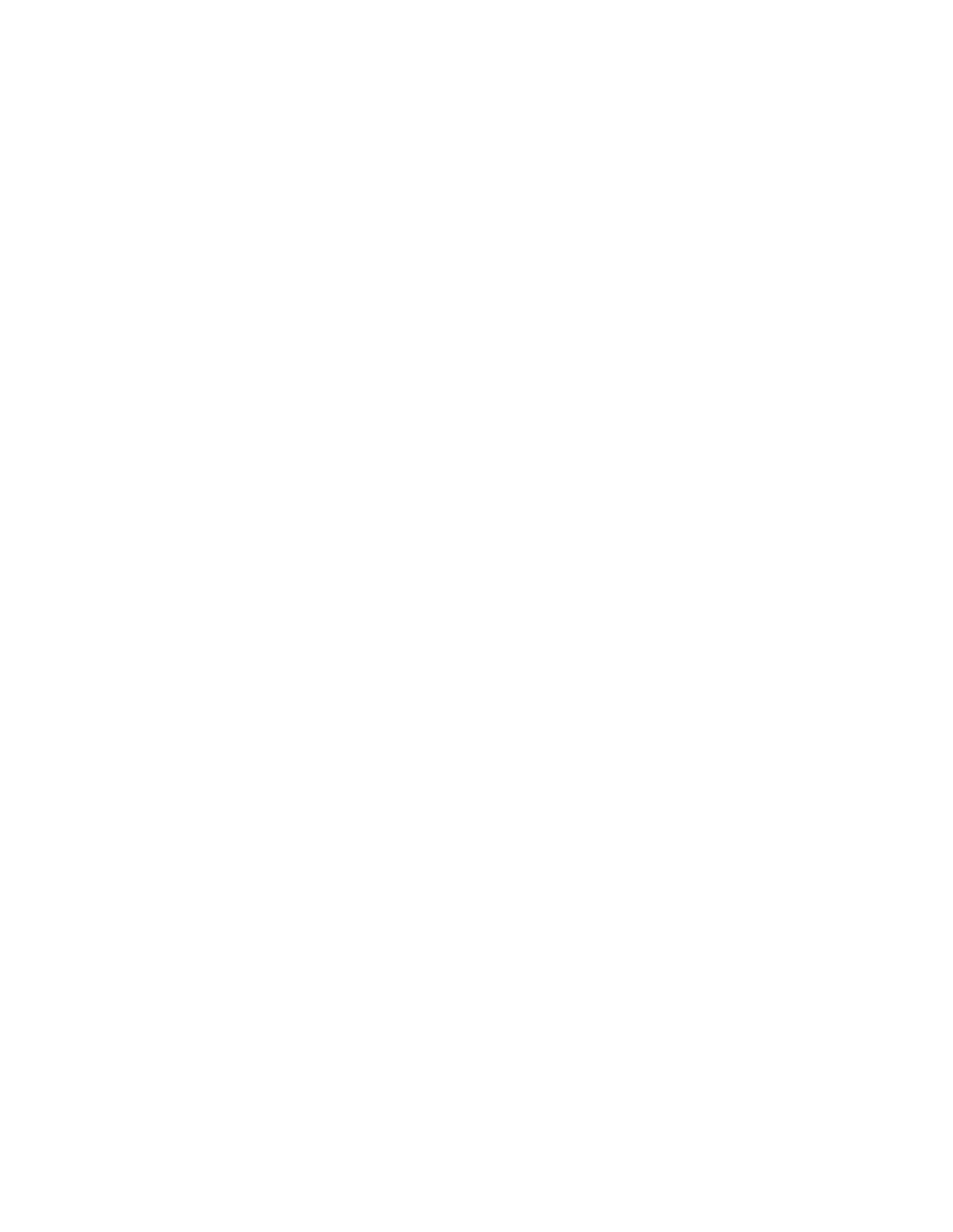## **Financial Statements**

Year ended March 31, 2006

- Public Service Superannuation Fund
- Teachers' Pension Fund
- Judges' Superannuation Fund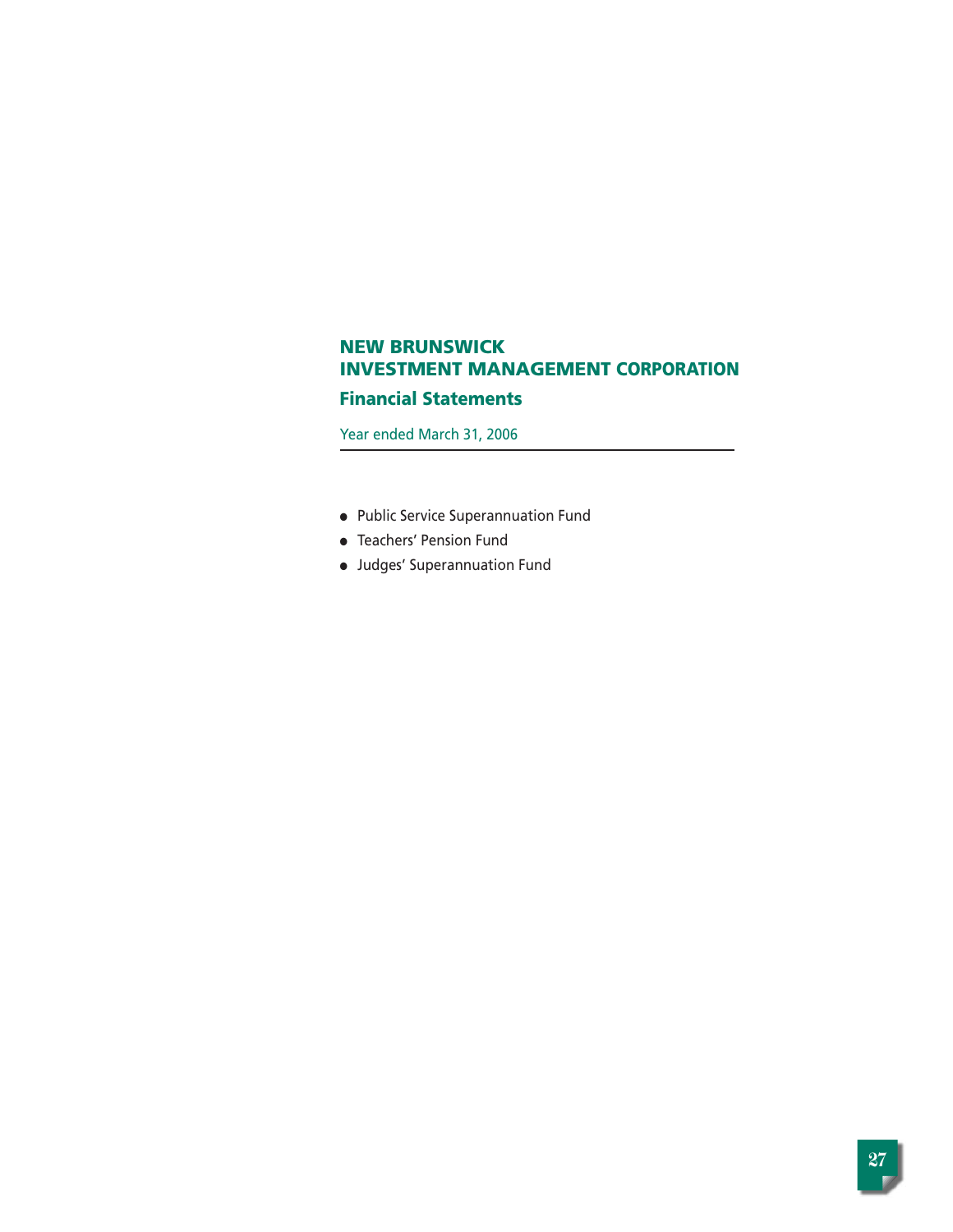# **MANAGEMENT RESPONSIBILITIES FOR FINANCIAL REPORTING**

The Financial Statements of the New Brunswick Investment Management Corporation are the responsibility of the management of the Corporation. They have been approved by its Board of Directors.

Management prepared the financial statements in accordance with generally accepted accounting principles.

The New Brunswick Investment Management Corporation maintains books of account, systems of information and systems of financial and management control which provide reasonable assurance that accurate financial information is available, that assets are protected and that resources are managed efficiently.

The Board of Directors oversees financial reporting through its Audit Committee. The committee reviews matters related to accounting, auditing, internal control systems, the financial statements and report of the external auditors.

*Dan Goguen* Vice-President, Finance and Administration

*John A. Sinclair* President and Chief Executive Officer

### **AUDITORS' REPORT**

**To the Directors of New Brunswick Investment Management Corporation.** 

We have audited the statements of net assets held in trust by the New Brunswick Investment Management Corporation for the Public Service Superannuation Fund, the Teachers' Pension Fund and the Judges' Superannuation Fund as at March 31, 2006 and the statements of changes in net assets held in trust for the year then ended. These financial statements have been prepared to comply with section 27(1) of the *New Brunswick Investment Management Corporation Act*. These financial statements are the responsibility of the Corporation's management. Our responsibility is to express an opinion on these financial statements based on our audit.

We conducted our audit in accordance with Canadian generally accepted auditing standards. Those standards require that we plan and perform an audit to obtain reasonable assurance whether the financial statements are free of material misstatement. An audit includes examining, on a test basis, evidence supporting the amounts and disclosures in the financial statements. An audit also includes assessing the accounting principles used and significant estimates made by management, as well as evaluating the overall financial statement presentation.

In our opinion, these financial statements present fairly, in all material respects, the net assets held in trust by the New Brunswick Investment Management Corporation for the Public Service Superannuation Fund, the Teachers' Pension Fund and the Judges' Superannuation Fund as at March 31, 2006 and the changes in net assets held in trust for the year then ended in accordance with the basis of accounting as disclosed in note 1 to the financial statements.

These financial statements, which have not been, and were not intended to be, prepared in accordance with Canadian generally accepted accounting principles, are solely for the information and use of the Directors of New Brunswick Investment Management Corporation for the Public Service Superannuation Fund, the Teachers' Pension Fund and the Judges' Superannuation Fund and the Minister of Finance for the Province of New Brunswick for complying with section 27(1) of the *New Brunswick Investment Management Corporation Act*. The financial statements are not intended to be and should not be used by anyone other than the specified users or for any other purpose.



 $KPmG$   $LP$ 

Chartered Accountants Fredericton, NB, Canada May 5, 2006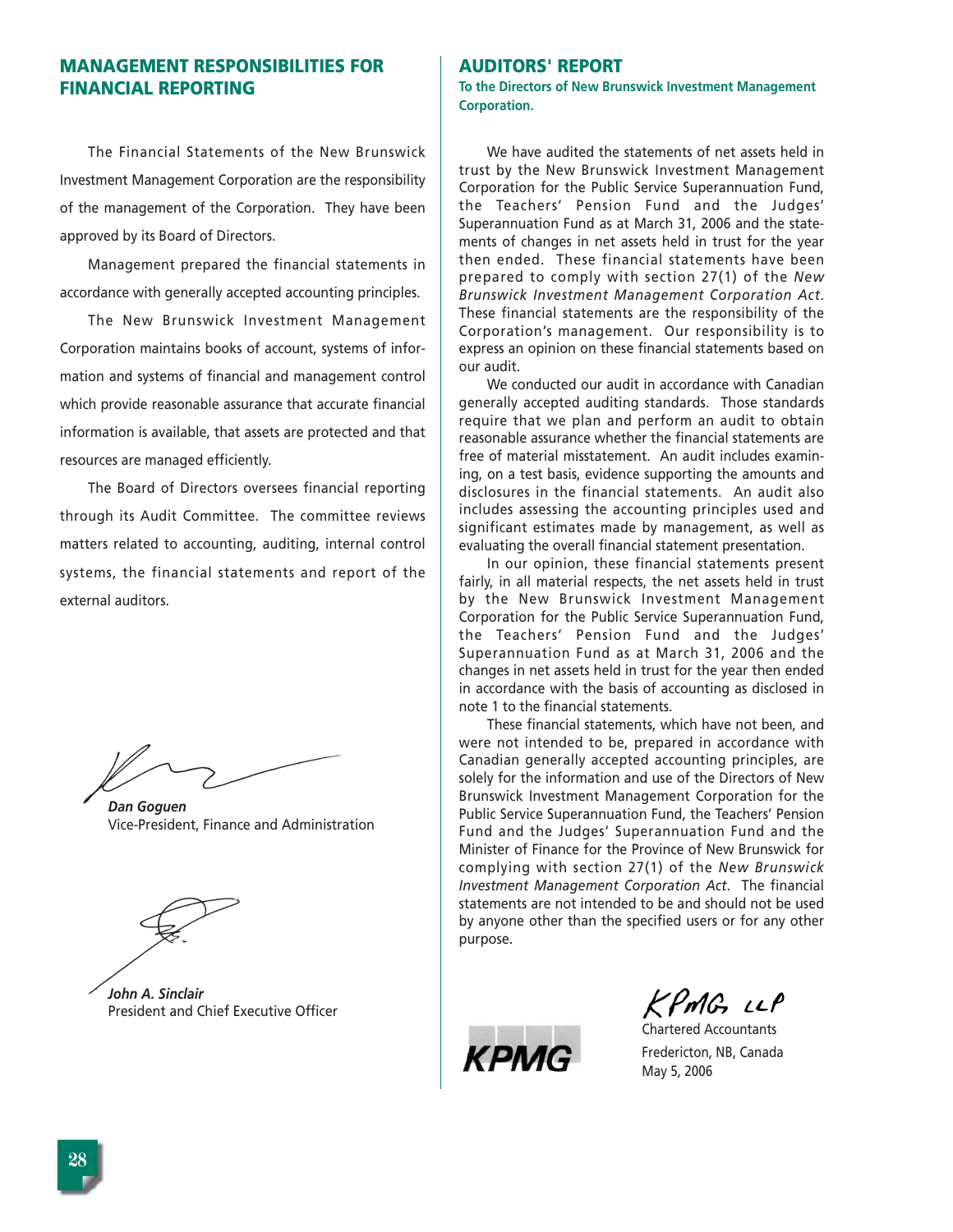# **NEW BRUNSWICK INVESTMENT MANAGEMENT CORPORATION Net Assets Held in Trust Financial Statements**

Year ended March 31, 2006

|                                                  | Page |
|--------------------------------------------------|------|
| <b>Public Service Superannuation Fund</b>        |      |
| Statement of Net Assets Held in Trust            | 30   |
| Statement of Changes in Net Assets Held in Trust | 30   |
| <b>Teachers' Pension Fund</b>                    |      |
| Statement of Net Assets Held in Trust            | 31   |
| Statement of Changes in Net Assets Held in Trust | 31   |
| <b>Judges' Superannuation Fund</b>               |      |
| Statement of Net Assets Held in Trust            | 32   |
| Statement of Changes in Net Assets Held in Trust | 32   |
| <b>Notes</b>                                     | 33   |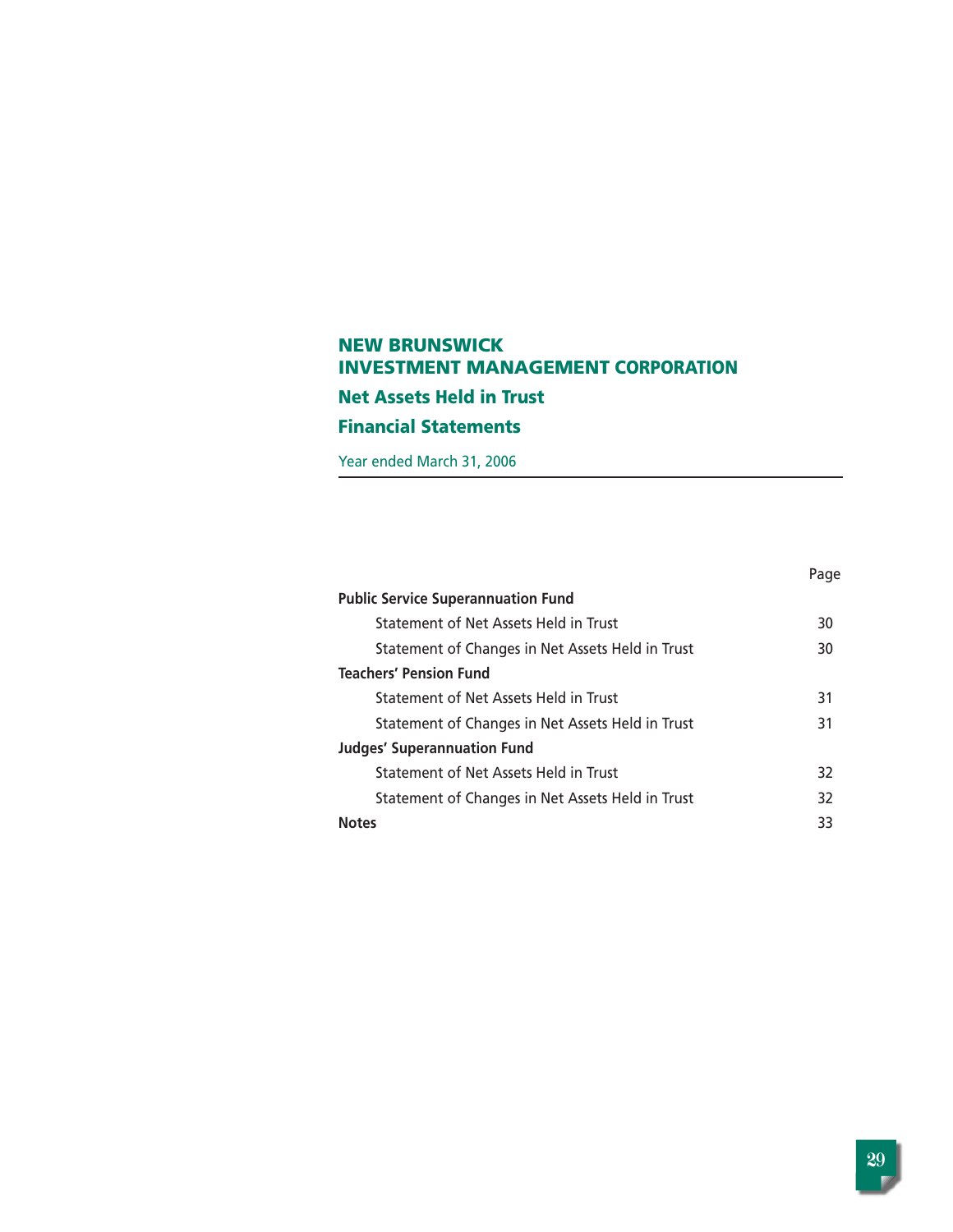# **Public Service Superannuation Fund**

**Statement of Net Assets Held in Trust** 

**(in thousands of dollars)** 

March 31, 2006, with comparative figures for 2005

|                                                                                 | 2006                    | 2005                            |
|---------------------------------------------------------------------------------|-------------------------|---------------------------------|
| Assets:<br>Investments (note 3)<br>Contributions receivable<br>Other receivable | 4,333,416<br>7,758<br>- | 3,745,383<br>S.<br>7,436<br>686 |
| Liabilities:                                                                    | 4,341,174               | 3,753,505                       |
| Accounts payable and accrued liabilities (note 5)<br>Net assets                 | 1,647<br>4,339,527      | 1,956<br>3,751,549              |

# **Public Service Superannuation Fund Statement of Changes in Net Assets Held in Trust (in thousands of dollars)**

Year ended March 31, 2006, with comparative figures for 2005

|                                             | 2006      | 2005        |
|---------------------------------------------|-----------|-------------|
| Increase in net assets:                     |           |             |
| Investment income (note 4)                  | 599,178   | 293,477     |
| Pension contributions from sponsor          | 126,196   | 123,019     |
| Employer amortization contributions         | 51,817    | 49,968      |
|                                             | 777,191   | 466,464     |
| Decrease in net assets:                     |           |             |
| Payments to sponsor for benefits            | 181,463   | 170,837     |
| Payments to sponsor for expenses            | 2,411     | 2,342       |
| Fees paid to NBIMC                          | 5,339     | 4,669       |
|                                             | 189,213   | 177,848     |
| <b>Net increase</b>                         | 587,978   | 288,616     |
| Net assets held in trust, beginning of year | 3,751,549 | 3,462,933   |
| Net assets held in trust, end of year       | 4,339,527 | \$3,751,549 |

See accompanying notes to financial statements.

Approved on behalf of the Board:

Gaw,

Chairman of the Board **President and Chief Executive Officer**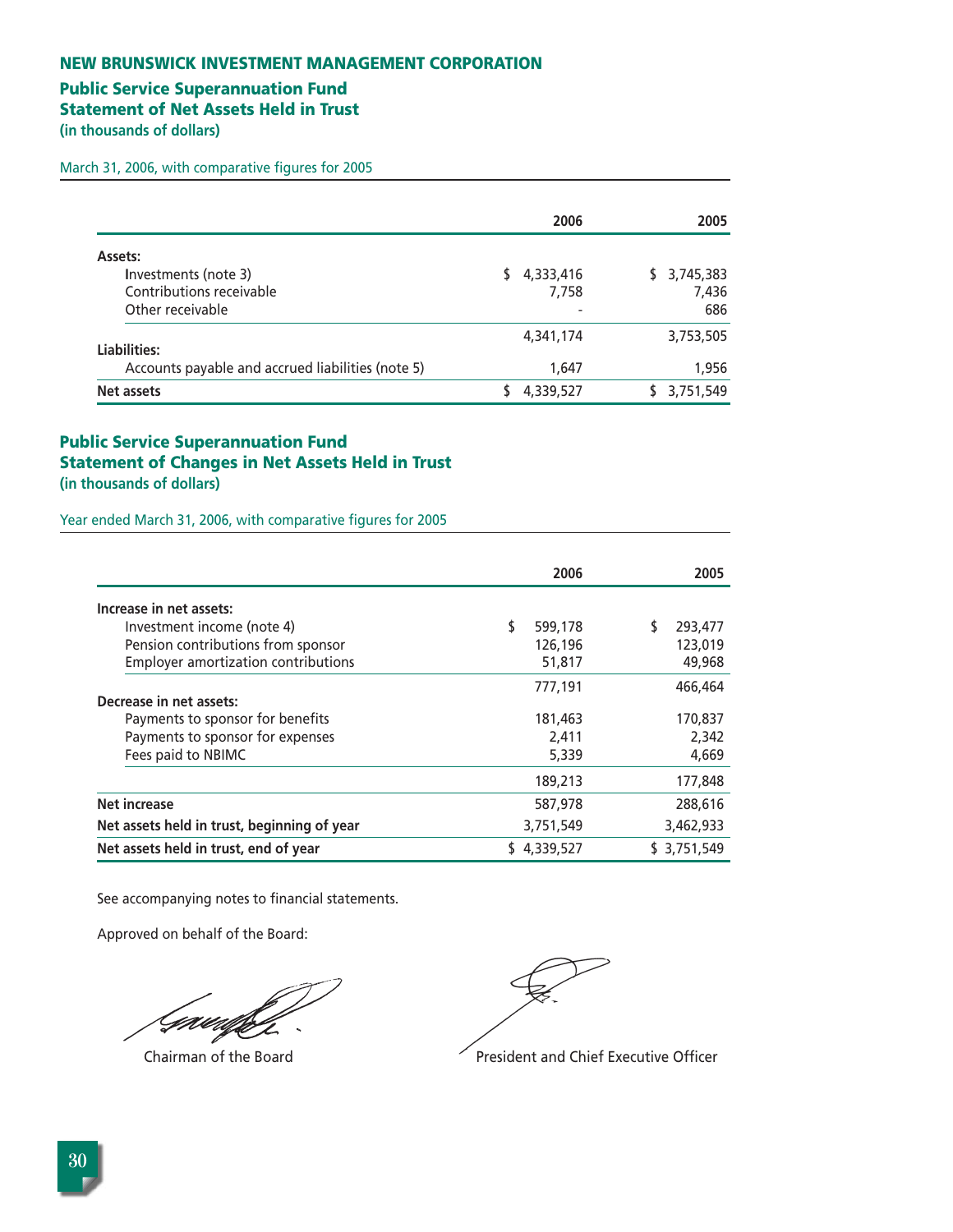### **Teachers' Pension Fund**

**Statement of Net Assets Held in Trust** 

**(in thousands of dollars)** 

March 31, 2006, with comparative figures for 2005

|                                                   | 2006            | 2005        |
|---------------------------------------------------|-----------------|-------------|
| Assets:                                           |                 |             |
| Investments (note 3)                              | 3,728,569<br>S. | \$3,276,129 |
| Contributions receivable                          | 5,047           | 4,570       |
| Other receivables                                 | -               | 470         |
|                                                   | 3,733,616       | 3,281,169   |
| Liabilities:                                      |                 |             |
| Accounts payable and accrued liabilities (note 5) | 1,346           | 1,313       |
| Net assets                                        | 3,732,270       | 3,279,856   |

# **Teachers' Pension Fund Statement of Changes in Net Assets Held in Trust (in thousands of dollars)**

Year ended March 31, 2006, with comparative figures for 2005

|                                             | 2006          | 2005        |
|---------------------------------------------|---------------|-------------|
| Increase in net assets:                     |               |             |
| Investment income (note 4)                  | \$<br>509,549 | 256,748     |
| Pension contributions from sponsor          | 74,565        | 68,487      |
| <b>Employer amortization contributions</b>  | 75,318        | 72,630      |
|                                             | 659,432       | 397,865     |
| Decrease in net assets:                     |               |             |
| Payments to sponsor for benefits            | 201,047       | 191,174     |
| Payments to sponsor for expenses            | 1,328         | 1,277       |
| Fees paid to NBIMC                          | 4,643         | 4,261       |
|                                             | 207,018       | 196,712     |
| <b>Net increase</b>                         | 452,414       | 201,153     |
| Net assets held in trust, beginning of year | 3,279,856     | 3,078,703   |
| Net assets held in trust, end of year       | \$ 3,732,270  | \$3,279,856 |

See accompanying notes to financial statements.

Approved on behalf of the Board:

Gaudhf

Chairman of the Board **President and Chief Executive Officer**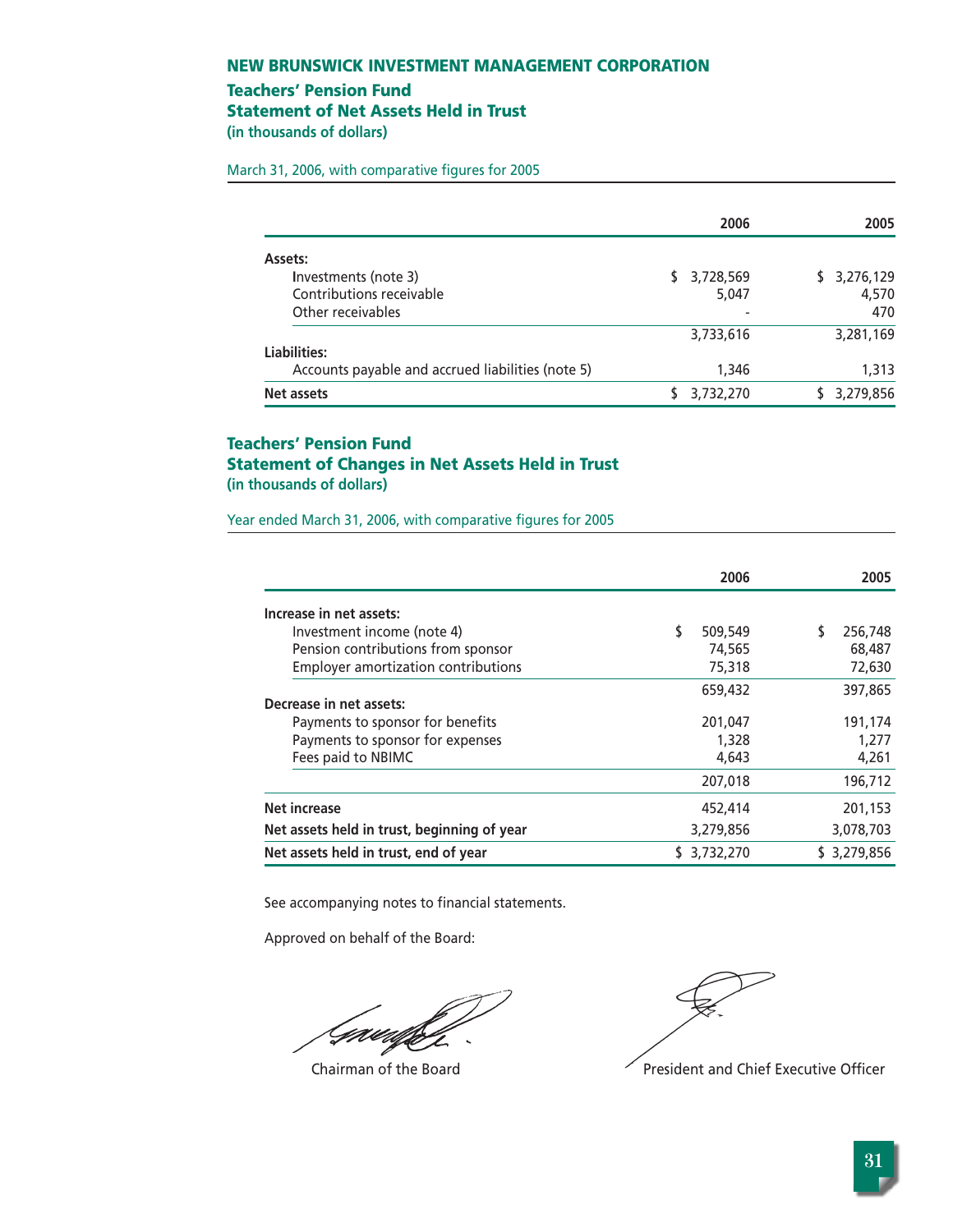# **Judges' Superannuation Fund**

**Statement of Net Assets Held in Trust** 

**(in thousands of dollars)** 

March 31, 2006, with comparative figures for 2005

|                                                   | 2006     | 2005   |
|---------------------------------------------------|----------|--------|
| Assets:                                           |          |        |
| Investments (note 3)                              | \$27,526 | 24,588 |
| Contributions receivable                          | 9        | 8      |
|                                                   | 27,535   | 24,596 |
| Liabilities:                                      |          |        |
| Accounts payable and accrued liabilities (note 5) | 11       | 14     |
| Net assets                                        | \$27,524 | 24,582 |

## **Judges' Superannuation Fund Statement of Changes in Net Assets Held in Trust (in thousands of dollars)**

Year ended March 31, 2006, with comparative figures for 2005

|                                             | 2006     | 2005   |
|---------------------------------------------|----------|--------|
| Increase in net assets:                     |          |        |
| Investment income (note 4)                  | 4.015    | 2,033  |
| Pension contributions from sponsor          | 252      | 252    |
|                                             | 4,267    | 2,285  |
| Decrease in net assets:                     |          |        |
| Payments to sponsor for benefits            | 1,275    | 1,225  |
| Payments to sponsor for expenses            | 14       | 29     |
| Fees paid to NBIMC                          | 36       | 41     |
|                                             | 1,325    | 1,295  |
| <b>Net increase</b>                         | 2.942    | 990    |
| Net assets held in trust, beginning of year | 24,582   | 23,592 |
| Net assets held in trust, end of year       | \$27,524 | 24,582 |

See accompanying notes to financial statements.

Approved on behalf of the Board:

Gawi

Chairman of the Board **President and Chief Executive Officer**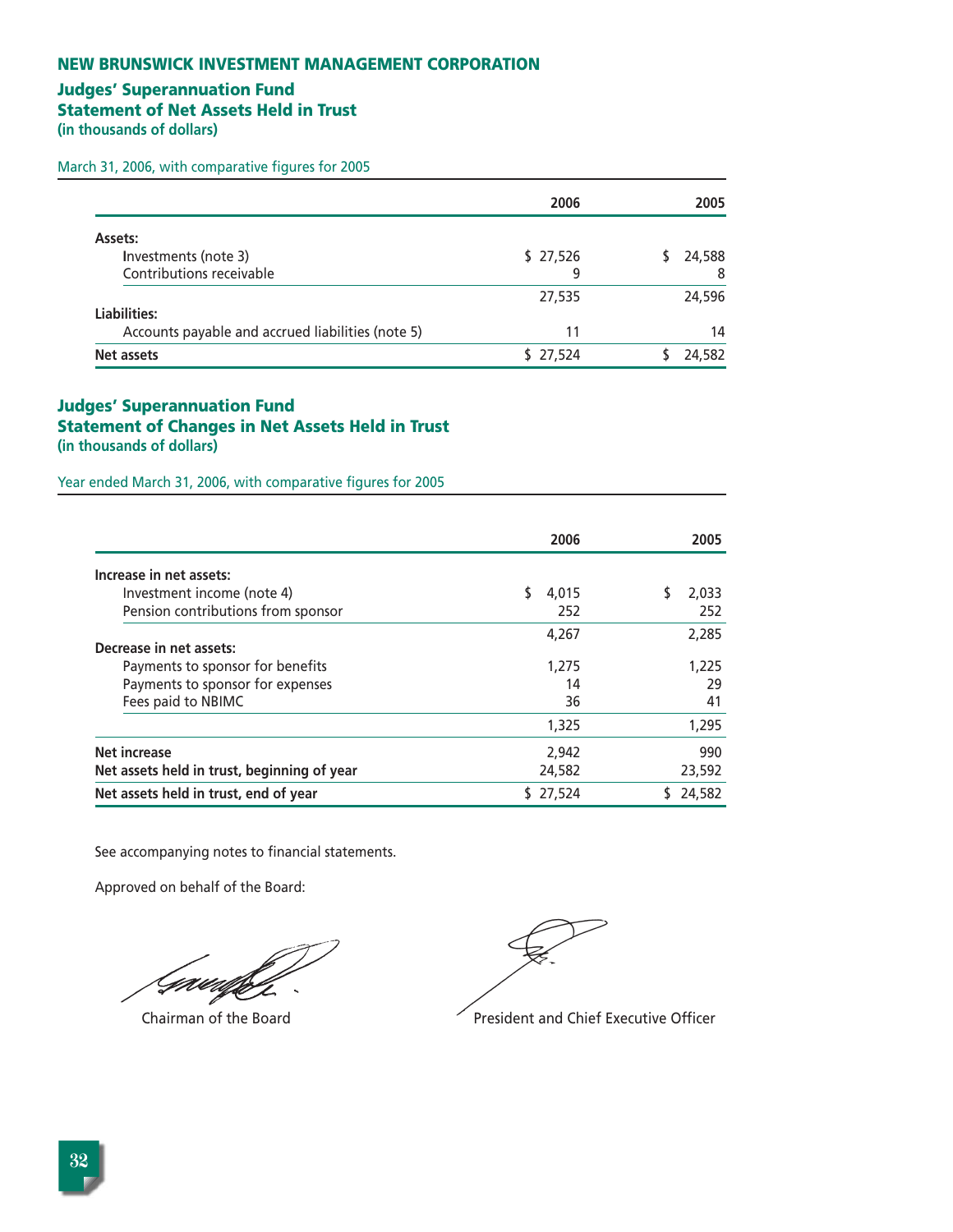# **Net Assets Held in Trust**

**Notes to Financial Statements**

**(in thousands of dollars)**

Year ended March 31, 2006

The assets of the Public Service Superannuation Fund, Teachers' Pension Fund and Judges' Superannuation Fund, ("the Funds") are held in trust by the New Brunswick Investment Management Corporation ("NBIMC"). NBIMC was appointed as trustee on March 11, 1996, by an Act of the New Brunswick Legislature which bears the Corporation's name (NBIMC Act) and assumed responsibility for the management of the Funds' assets effective April 1, 1996.

On April 1, 1998, the assets of the Funds were transferred to unit trust funds established by NBIMC. This portfolio structure facilitates the collective investment management and administration of the assets. There were 16 unit trust funds in place at year-end, each pool with a specific investment mandate. Each of the Funds holds units of the unit trust funds in accordance with the investment policy of the Funds.

### **1. Basis of accounting:**

These financial statements, which have not been, and were not intended to be, prepared in accordance with Canadian generally accepted accounting principles, are solely for the information and use of the Directors of New Brunswick Investment Management Corporation for the Public Service Superannuation Fund, the Teachers' Pension Fund and the Judges' Superannuation Fund and the Minister of Finance for the Province of New Brunswick for complying with section 27(1) of the New Brunswick Investment Management Corporation Act. The basis of accounting used in these financial statements differs materially from Canadian generally accepted accounting principles because it excludes the actuarial liabilities of the plan. Consequently, these financial statements do not purport to show the adequacy of the plan's assets to meet its pension obligations.

## **2. Significant accounting policies:**

### **(a) Accounting entity:**

These financial statements include information only about assets of the Funds under the management of NBIMC. The amounts of contributions to and payments from the Funds are determined by their Sponsor, the Province of New Brunswick. The Sponsor is responsible for the administration of collections from and payments to members.

### **(b) Investments:**

All investments of the Funds are represented by holdings of units of the unit trust funds. The total value is based on the calculated net asset value multiplied by the number of units held. Investments in the unit trust funds are valued at their fair value as of the date of the financial statements. For securities listed on an exchange, market value is the closing price listed for the exchange. If no closing price is available, the average of the latest bid and ask price is used. Securities not listed on an exchange are valued based on a quotation service from a recognized dealer. Fair value for Private equity and Canadian real estate investments are estimated using a combination of methodology including future earnings expected, third party valuation and comparable recent transactions. Investments in money market instruments are reported at cost which approximates market value.

### **(c) Foreign currency translation:**

Monetary assets and liabilities denominated in foreign currencies are translated at the prevailing rates of exchange at the date of the statement of net assets held in trust. Revenue and expenses are translated at the exchange rates prevailing on the transaction date. Realized and unrealized exchange gains and losses are included in investment income.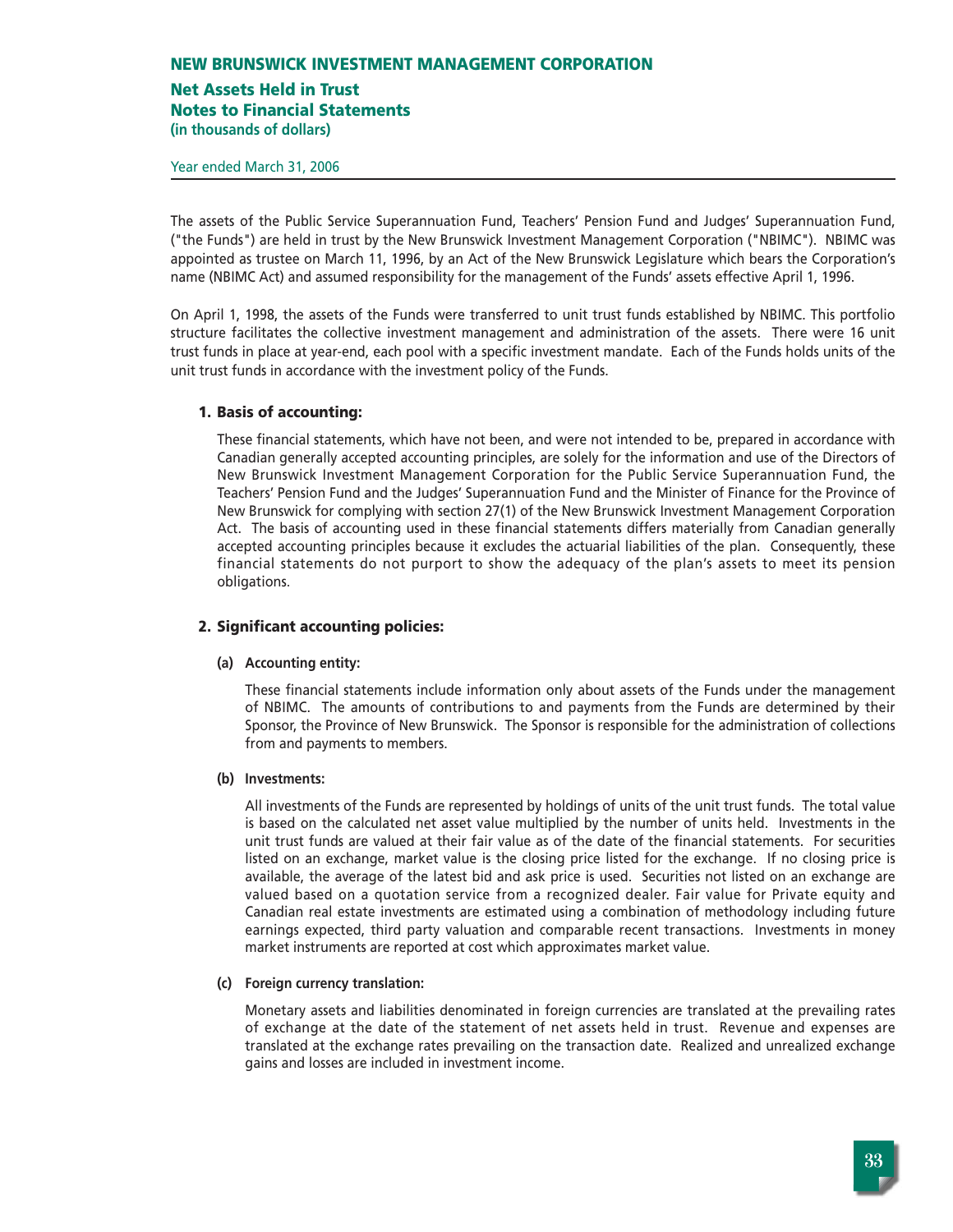# **Net Assets Held in Trust Notes to Financial Statements**

**(in thousands of dollars)**

### **2. Significant accounting policies** *(continued)***:**

#### **(d) Measurement uncertainty:**

The preparation of financial statements in conformity with the disclosed basis of accounting requires management to make estimates and assumptions that affect the amounts reported in the financial statements and accompanying notes. Valuation of investments at market value is the most significant item where estimates are used. Actual results could differ from those estimates.

#### **(e) Derivative financial instruments:**

The Funds through their investments in the unit trust funds are party to certain derivative financial instruments, principally interest rate swaps, forward foreign exchange contracts, volatility swaps, cross currency swaps, total return equity quanto swaps, and total return swaps.

The instruments are utilized to assist with risk management and to gain exposure to certain asset classes. They are measured at their fair value with changes in fair value recognized in changes in net assets for the year.

Total return and quanto swaps are valued at the difference between the floating leg accrual and the difference between the index value at year end and the last reset date multiplied by the notional amount with a quanto adjustment for the quanto swap.

Forward foreign exchange contracts are valued based on quoted exchange rates. Interest rate and cross currency swaps are valued using quoted market information from Bloomberg.

#### **3. Investments:**

Investment assets of the Funds are held in the unit trust funds for which NBIMC is trustee.

Following is a description of each unit trust fund in existence during the year ended March 31, 2006:

#### **Nominal Bond:**

Invests primarily in investment grade bonds (a minimum of triple-B rated by a major rating agency) of G-7 countries and Canadian provinces paying a nominal rate of interest. The return objective is to add 20 basis points to its benchmark, the Scotia Capital All Government Index, over a four-year moving average.

#### **New Brunswick Fixed Income Opportunity:**

Invests primarily in fixed income issues to finance economic activity in New Brunswick. The return objective is to add 20 basis points to its benchmark, the Scotia Capital All Government Index, over a four-year moving average.

#### **Inflation Linked Securities:**

Invests primarily in fixed income instruments that are adjusted for inflation of G-7 countries. The return objective is to add 10 basis points to its benchmark, the Scotia Capital Real Return Bond Index, over a four-year moving average.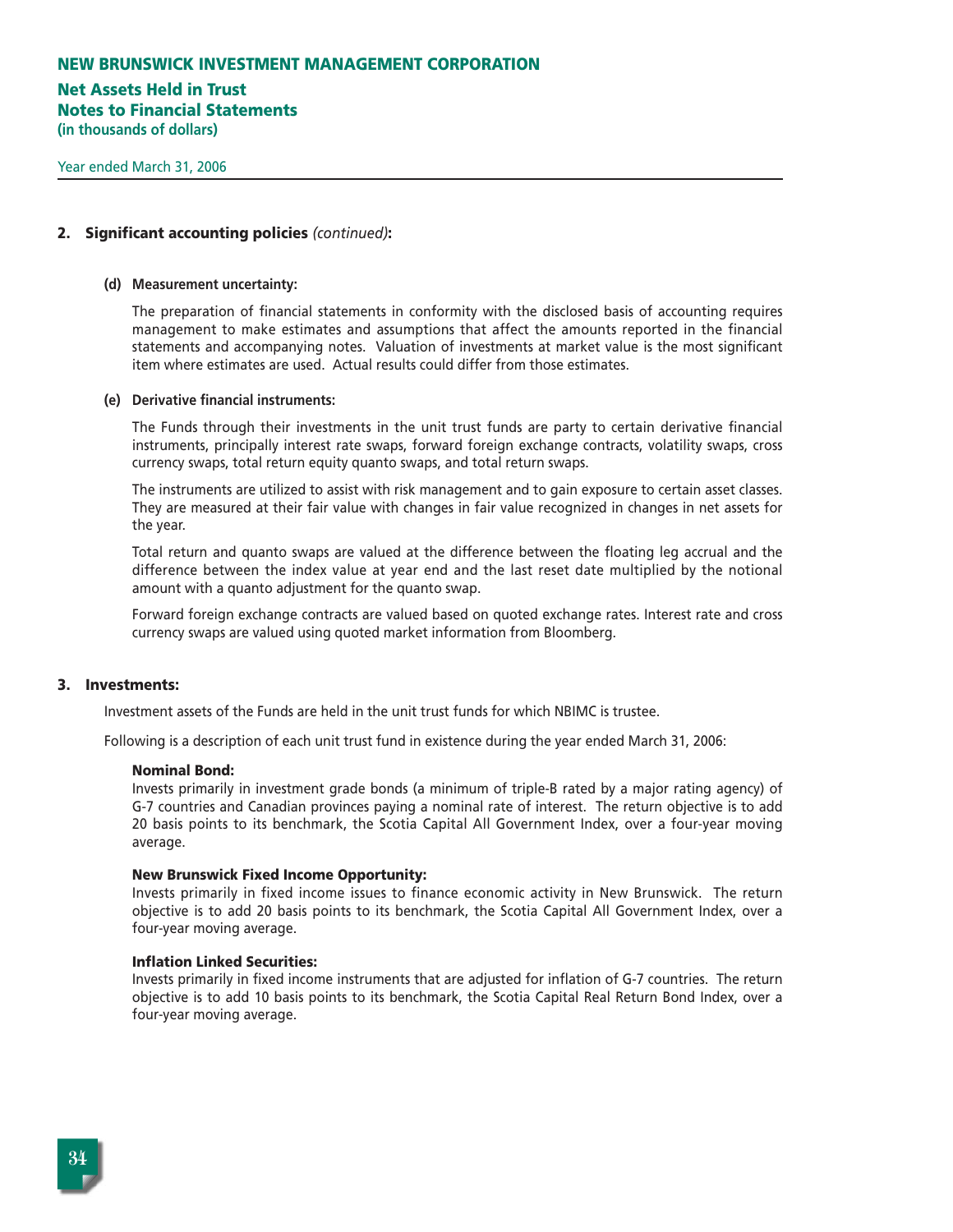### **Net Assets Held in Trust**

**Notes to Financial Statements**

**(in thousands of dollars)**

#### **3. Investments** *(continued)***:**

#### **Money Market:**

Invests primarily in fixed income securities having a maturity of less than one year. The return objective is to add 20 basis points to its benchmark. Prior to November 9, 2004, the benchmark was calculated as 80% of the Scotia Capital 91-Day Treasury Bill Index and 20% of the Call Loan Rate and effective November 9, 2004 it is calculated as 93% of the Scotia Capital 91-Day Treasury Bill Index and 7% of the Call Loan Rate.

#### **Canadian Equity:**

This fund uses derivative products such as swaps and futures to gain exposure to various segments of the S&P/TSX Equity Index (S&P/TSX Composite prior to December 19, 2005). Leverage on derivative products is avoided by ensuring each derivative product is supported by an appropriate value of shortterm investments. Exposure is primarily to the S&P/TSX Equity 60 (S&P/TSX Large-Cap Index prior to December 19, 2005) and the S&P/TSX Equity Mid-Cap (S&P/TSX Mid-Cap Index prior to December 19, 2005) and to a lesser extent, to the S&P/TSX Equity Small-Cap (S&P/TSX Small-Cap Index prior to December 19, 2005). The performance objective is to exceed or match the return of the various segments which the fund attempts to replicate.

#### **External Canadian Equity:**

This fund is managed by external managers and invests in publicly traded Canadian equities. The return objective is to add 100 basis points to its benchmark, the S&P/TSX Equity Index (S&P/TSX Total Return Composite prior to December 19, 2005), over a four-year moving average.

### **TSE Small-Cap:**

Managed by an external manager, this fund invests primarily in the companies of the S&P/TSX Equity Small-Cap (S&P/TSX Small-Cap Index prior to December 19, 2005). The return objective is to exceed the performance of its benchmark, the S&P/TSX Equity Small-Cap (S&P/TSX Small-Cap Index prior to December 19, 2005), by 100 basis points.

#### **Allocation Equity International:**

This fund is used to implement asset allocation decisions and diversify equity investments by participating in the equity markets of the U.S., Japan and developed European countries. It gains exposure to these markets by investing in equities, derivative products such as futures, options and swaps, as well as investing in pooled funds of index products managed by an external manager. Leverage on derivative products is avoided by ensuring each derivative product is supported by an appropriate value of short-term investments. This fund is also used to implement quantitative strategies on the U.S. equity markets. The benchmark is a weighting of the respective country or regional indices.

#### **Public Equity:**

This fund is managed by external managers and invests in publicly traded equities in developed European and United States markets. The return objective is to exceed the performance of the benchmark, which is a weighting of the respective country or regional indices, by 200 basis points over a four-year moving average.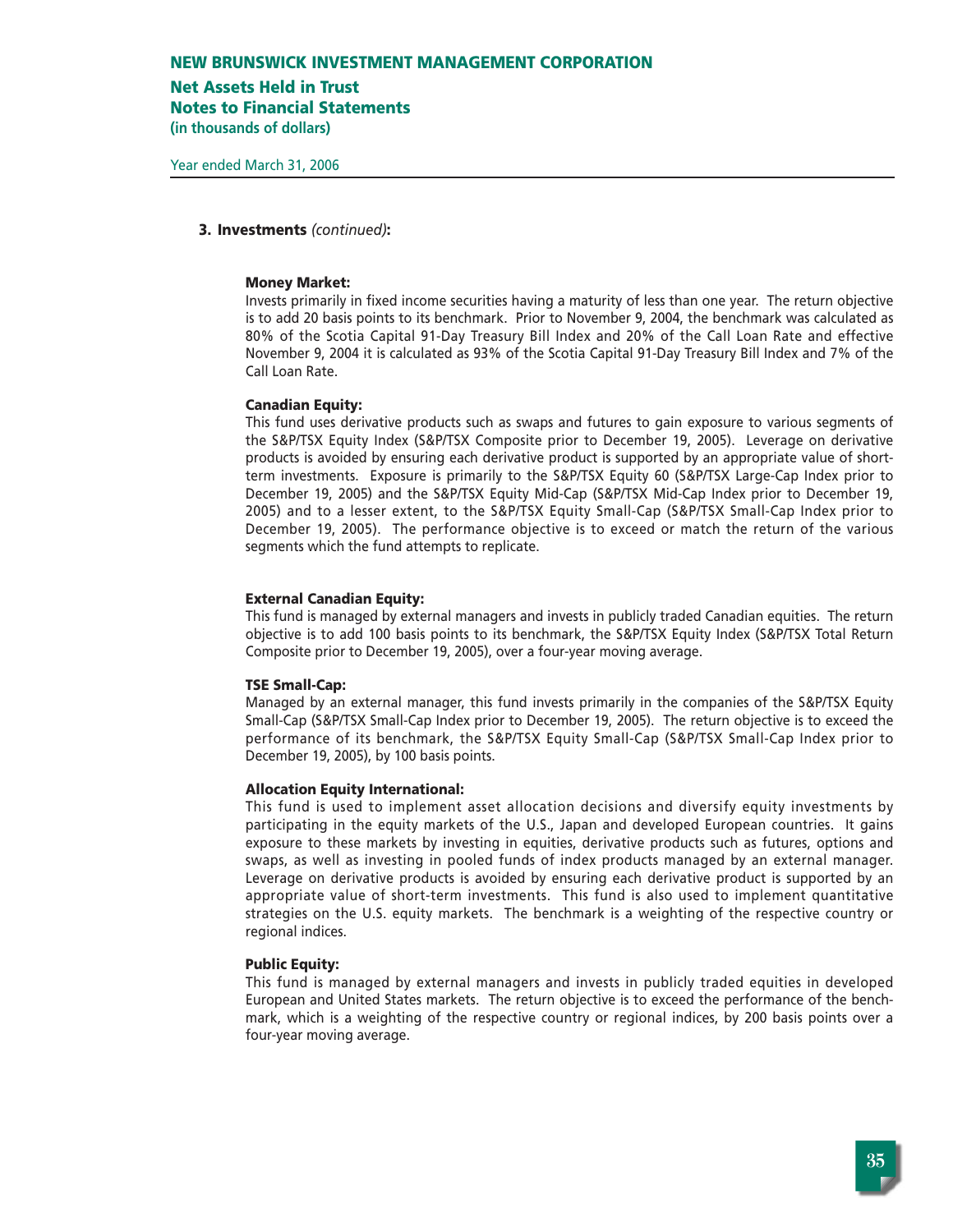# **Net Assets Held in Trust Notes to Financial Statements**

**(in thousands of dollars)**

#### **3. Investments** *(continued)***:**

#### **North American Market Neutral:**

This fund focuses on adding value through security selection within its universe of the S&P/TSX Equity Index (S&P/TSX Total Return Composite prior to December 19, 2005) and S&P/TSX Equity Mid-Cap (S&P/TSX Mid-Cap prior to December 19, 2005) stocks as well as certain publicly traded US-listed stocks. Favored securities are purchased and offset by a corresponding short position in another security within the same sector. The portfolio is supported by a cash underlay and its return objective is to add 500 basis points annually over a four-year moving average basis to its benchmark. Prior to November 9, 2004, the benchmark was calculated as 80% of the Scotia Capital 91-Day Treasury Bill Index and 20% of the Call Loan Rate. Effective November 9, 2004, the benchmark is calculated as 93% of the Scotia Capital 91-Day Treasury Bill Index and 7% of the Call Loan Rate.

#### **New Brunswick and Atlantic Canada Equity Opportunity:**

This fund invests in public and private equities or instruments convertible into equities of New Brunswick and Atlantic Canada companies. The return objective is to add 80 basis points to its benchmark, the S&P/TSX Equity Index (S&P/TSX Total Return Composite prior to December 19, 2005), over a four-year moving average.

#### **Private Equity:**

This fund is managed by external managers that invest primarily in non-publicly traded securities of U.S. and European companies. The return objective is to exceed the performance of its benchmark, a blend of the S&P 500 and the MSCI Europe Net total return indices.

#### **Canadian Real Estate:**

This fund is managed by an external manager and invests in Canadian real estate investments through limited partnerships or similar investment vehicles. The benchmark is inflation, as measured by the percentage change in the twelve-month CPI-Canada All Items Index, plus four percent.

### **Quantitative Market Neutral:**

This fund implements equal dollar amount of long and short U.S. equity positions while maintaining market and sector neutrality. The stock selection is based on a quantitative multivariate factor model. The portfolio is supported by a cash underlay and its return objective is to add 500 basis points annually over a four-year moving average to its benchmark. Prior to November 9, 2004, the benchmark was calculated as 80% of the Scotia Capital 91-Day Treasury Bill Index and 20% of the Call Loan Rate. Effective November 9, 2004, the benchmark is calculated as 93% of the Scotia Capital 91-Day Treasury Bill Index and 7% of the Call Loan Rate. All units of this trust fund were redeemed.

#### **U.S. Real Estate:**

This fund is managed by an external manager that invests primarily in publicly traded securities of U.S. Real Estate Investment Trusts. The return objective is to add 150 basis points to the NAREIT®, Equity Index.

### **Commodity:**

This fund is used to implement asset allocation decisions and diversify client investment portfolios by participating in the commodity markets. It gains exposure to the commodity markets by using derivative products such as futures and swaps. Leverage on derivative products is avoided by ensuring each derivative product is supported by an appropriate value of short-term investments. The benchmark is the Goldman Sachs Commodity Total Return Index (US\$). The return objective is to match the benchmark index. Initial investment activity for this fund occurred on December 14, 2004.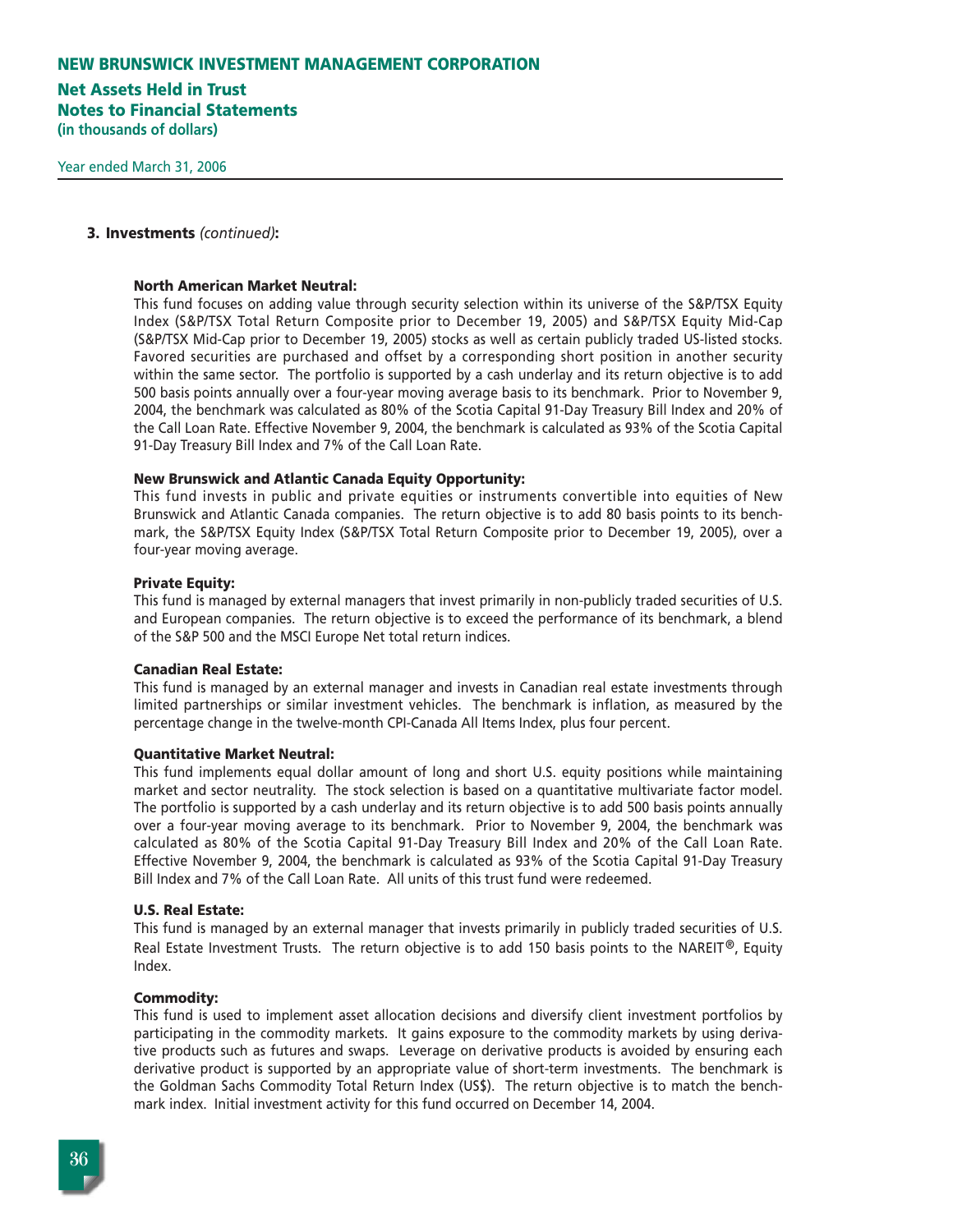# **Net Assets Held in Trust**

**Notes to Financial Statements**

### **3. Investments** *(continued)***:**

#### **Student Investment:**

This fund is managed by students at the University of New Brunswick who are registered in the Student Investment Fund Program. Its initial base was \$1 million and is to be invested using the same philosophy as that used by NBIMC. The overall benchmark for this fund is composed of 50% S&P/TSX Equity 60 (S&P/TSX60 prior to December 19, 2005), 45% Scotia Capital All Government Index and 5% Scotia Capital 91-Day Treasury Bill Index. The activities of this fund are closely monitored by NBIMC staff who execute and process all transactions on behalf of the students.

Investments are subject to many risk factors. Risk Management relates to the understanding and active management of risks associated with all areas of the business and the associated operating environment. Investments are primarily exposed to foreign currency fluctuations, interest rate volatility, market and credit risk. NBIMC has set formal policies and procedures that establish an asset mix among equity and fixed income investments, that requires diversification of investments within categories, and set limits on the size of exposure to individual investments and counterparties. In addition, derivative financial instruments are used, where appropriate, to assist in the management of these risks.

#### **Foreign Currency Risk:**

Foreign currency exposure arises from a unit trust fund holding investments denominated in currencies other than the Canadian Dollar. Fluctuations in the relative value of the Canadian Dollar against these foreign currencies can result in a positive or a negative effect on the fair value of investments. NBIMC mitigates this risk through the use of foreign exchange forward contracts.

#### **Interest Rate Risk:**

Interest rate risk refers to the effect on the market value of the unit trust fund's investments due to fluctuation of interest rates. The fixed income portfolio has guidelines on duration and distribution, which are designed to mitigate the risk of interest rate volatility.

### **Market Risk:**

Market risk is the risk that the value of an investment will fluctuate as a result of changes in market prices whether those changes are caused by factors specific to the individual investment or factors affecting all securities traded in the market. NBIMC's policy is to invest in a diversified portfolio of investments, based on criteria established in their Investment Policies and Investment Procedures Manual, and to utilize derivative contracts that are designed to mitigate the impact of market risk.

#### **Credit Risk:**

The Funds are exposed to credit-related risk in the event a security counterparty defaults or becomes insolvent. NBIMC has established investment criteria which are designed to manage credit risk by establishing limits to credit exposure from individual corporate entities.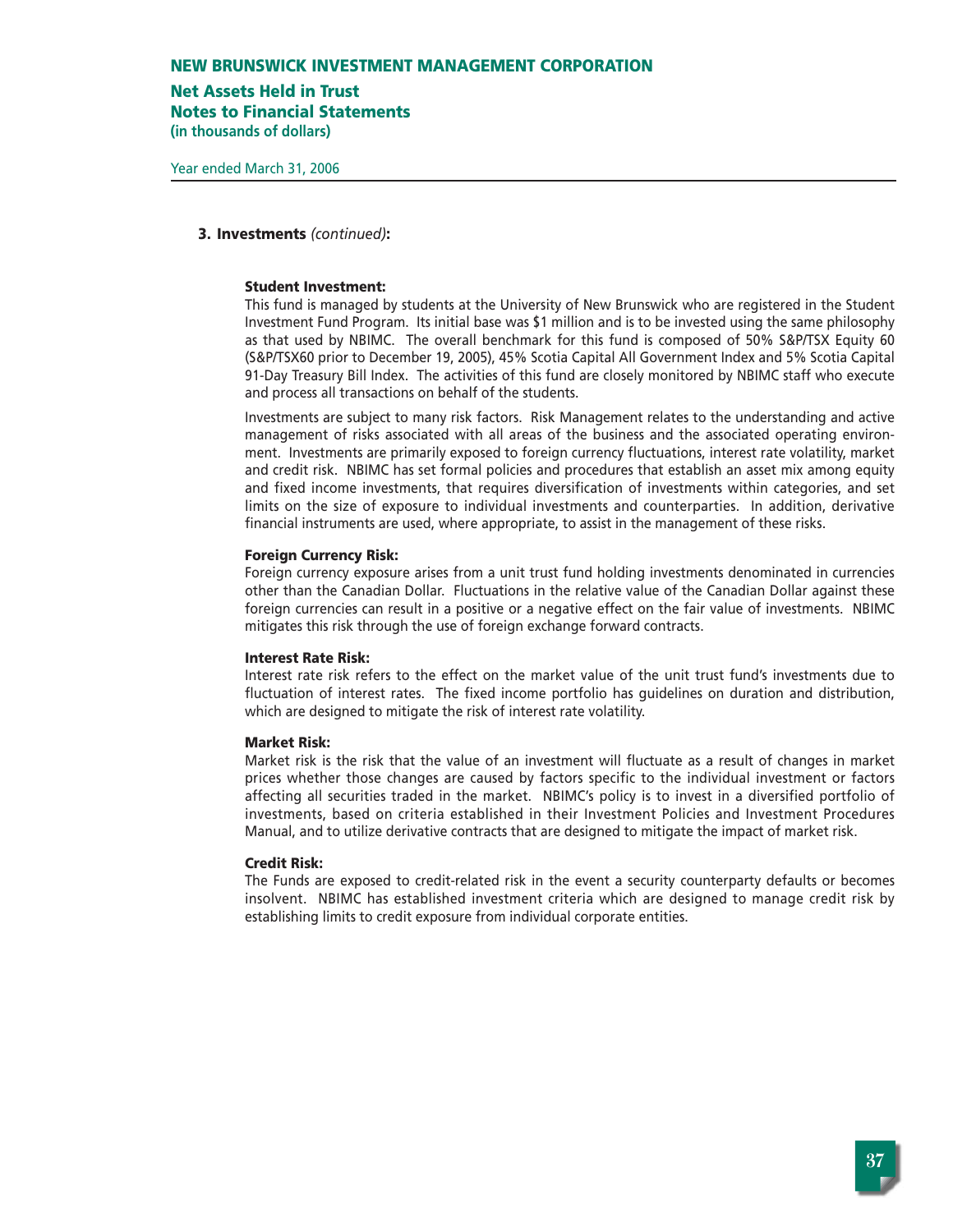# **Net Assets Held in Trust Notes to Financial Statements**

**(in thousands of dollars)**

## **3. Investments** *(continued)***:**

Following are details of unit trust holdings by each of The Funds:

# **(a) Public Service Superannuation Fund:**

|                                    |              | <b>Unit Value</b><br>(rounded |             |             |
|------------------------------------|--------------|-------------------------------|-------------|-------------|
|                                    | <b>Units</b> | in dollars)                   | 2006        | 2005        |
| <b>Fixed income:</b>               |              |                               |             |             |
| <b>Nominal Bond</b>                | 807,869      | \$1,554                       | \$1,255,628 | \$1,081,061 |
| New Brunswick                      |              |                               |             |             |
| <b>Fixed Income Opportunity</b>    | 10,943       | 1,790                         | 19,588      | 20,015      |
| <b>Inflation Linked Securities</b> | 226,531      | 2,197                         | 497,621     | 434,799     |
| Money Market                       | 140,927      | 1,304                         | 183,710     | 239,587     |
|                                    |              |                               | 1,956,547   | 1,775,462   |
| <b>Equities:</b>                   |              |                               |             |             |
| Canadian Equity                    | 334,097      | 1,859                         | 620,923     | 565,483     |
| <b>External Canadian Equity</b>    | 102,793      | 2,086                         | 214,470     | 164,100     |
| <b>TSE Small-Cap</b>               | 29,161       | 1,947                         | 56,767      | 52,261      |
| Allocation Equity International    | 622,761      | 1,425                         | 887,508     | 754,866     |
| <b>Public Equity</b>               | 100,580      | 1,332                         | 133,940     | 78,779      |
|                                    |              |                               | 1,913,608   | 1,615,489   |
| <b>Alternative investments:</b>    |              |                               |             |             |
| North American Market Neutral      | 152,818      | 1,123                         | 171,685     | 168,006     |
| New Brunswick and Atlantic         |              |                               |             |             |
| Canada Equity Opportunity          | 12,270       | 864                           | 10,606      | 8,943       |
| <b>Private Equity</b>              | 45,009       | 911                           | 40,991      | 36,004      |
| <b>Canadian Real Estate</b>        | 21,427       | 1,330                         | 28,490      | 9,665       |
| <b>Quantitative Market Neutral</b> |              |                               |             | 38,240      |
| U.S. Real Estate                   | 49,314       | 2,919                         | 143,960     | 77,319      |
| Commodity                          | 53,981       | 1,234                         | 66,599      | 15,459      |
|                                    |              |                               | 462,331     | 353,636     |
| <b>Balanced:</b>                   |              |                               |             |             |
| Student Investment                 | 485          | 1,916                         | 930         | 796         |
|                                    |              |                               | \$4,333,416 | \$3,745,383 |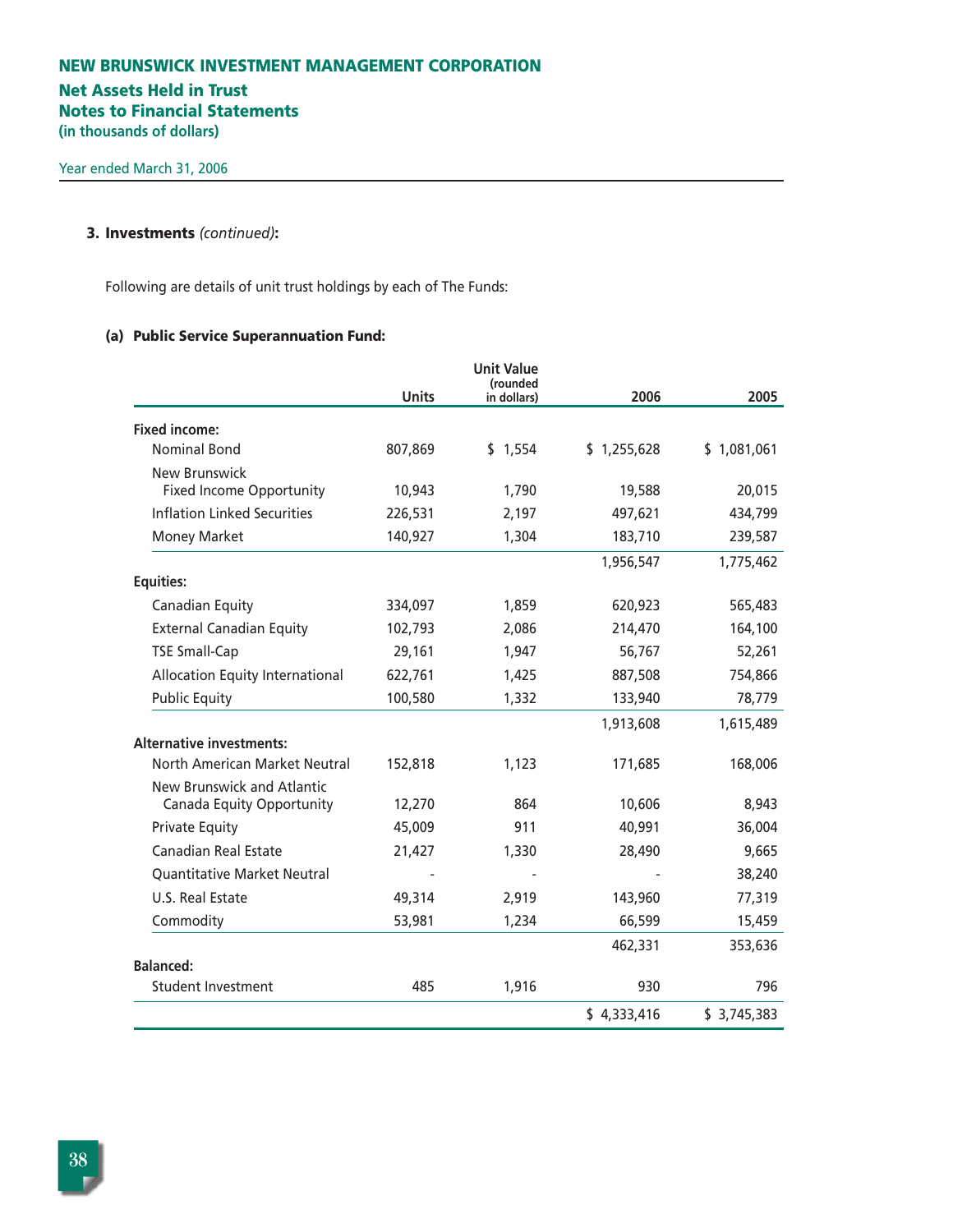## **Net Assets Held in Trust**

**Notes to Financial Statements**

**(in thousands of dollars)**

### **3. Investments** *(continued)***:**

### **(b) Teachers' Pension Fund:**

|                                                         | <b>Units</b> | <b>Unit Value</b><br>(rounded<br>in dollars) | 2006        | 2005          |
|---------------------------------------------------------|--------------|----------------------------------------------|-------------|---------------|
| <b>Fixed income:</b>                                    |              |                                              |             |               |
| <b>Nominal Bond</b>                                     | 719,086      | \$1,554                                      | \$1,117,636 | \$<br>978,289 |
| New Brunswick                                           |              |                                              |             |               |
| <b>Fixed Income Opportunity</b>                         | 9,415        | 1,790                                        | 16,854      | 17,506        |
| <b>Inflation Linked Securities</b>                      | 211,877      | 2,197                                        | 465,431     | 413,250       |
| <b>Money Market</b>                                     | 121,094      | 1,304                                        | 157,856     | 209,385       |
|                                                         |              |                                              | 1,757,777   | 1,618,430     |
| <b>Equities:</b>                                        |              |                                              |             |               |
| Canadian Equity                                         | 267,413      | 1,859                                        | 496,990     | 461,869       |
| <b>External Canadian Equity</b>                         | 88,445       | 2,086                                        | 184,535     | 143,530       |
| <b>TSE Small-Cap</b>                                    | 25,090       | 1,947                                        | 48,844      | 45,710        |
| Allocation Equity International                         | 509,688      | 1,425                                        | 726,366     | 627,511       |
| <b>Public Equity</b>                                    | 86,541       | 1,332                                        | 115,245     | 68,904        |
|                                                         |              |                                              | 1,571,980   | 1,347,524     |
| <b>Alternative investments:</b>                         |              |                                              |             |               |
| North American Market Neutral                           | 131,488      | 1,123                                        | 147,722     | 146,948       |
| New Brunswick and Atlantic<br>Canada Equity Opportunity | 10,558       | 864                                          | 9,126       | 7,822         |
| <b>Private Equity</b>                                   | 38,726       | 911                                          | 35,270      | 31,491        |
| <b>Canadian Real Estate</b>                             | 18,436       | 1,330                                        | 24,513      | 8,453         |
| Quantitative Market Neutral                             |              |                                              |             | 33,447        |
| U.S. Real Estate                                        | 42,431       | 2,919                                        | 123,866     | 67,627        |
| Commodity                                               | 46,446       | 1,234                                        | 57,303      | 13,521        |
|                                                         |              |                                              | 397,800     | 309,309       |
| <b>Balanced:</b>                                        |              |                                              |             |               |
| <b>Student Investment</b>                               | 528          | 1,916                                        | 1,012       | 866           |
|                                                         |              |                                              | \$3,728,569 | \$3,276,129   |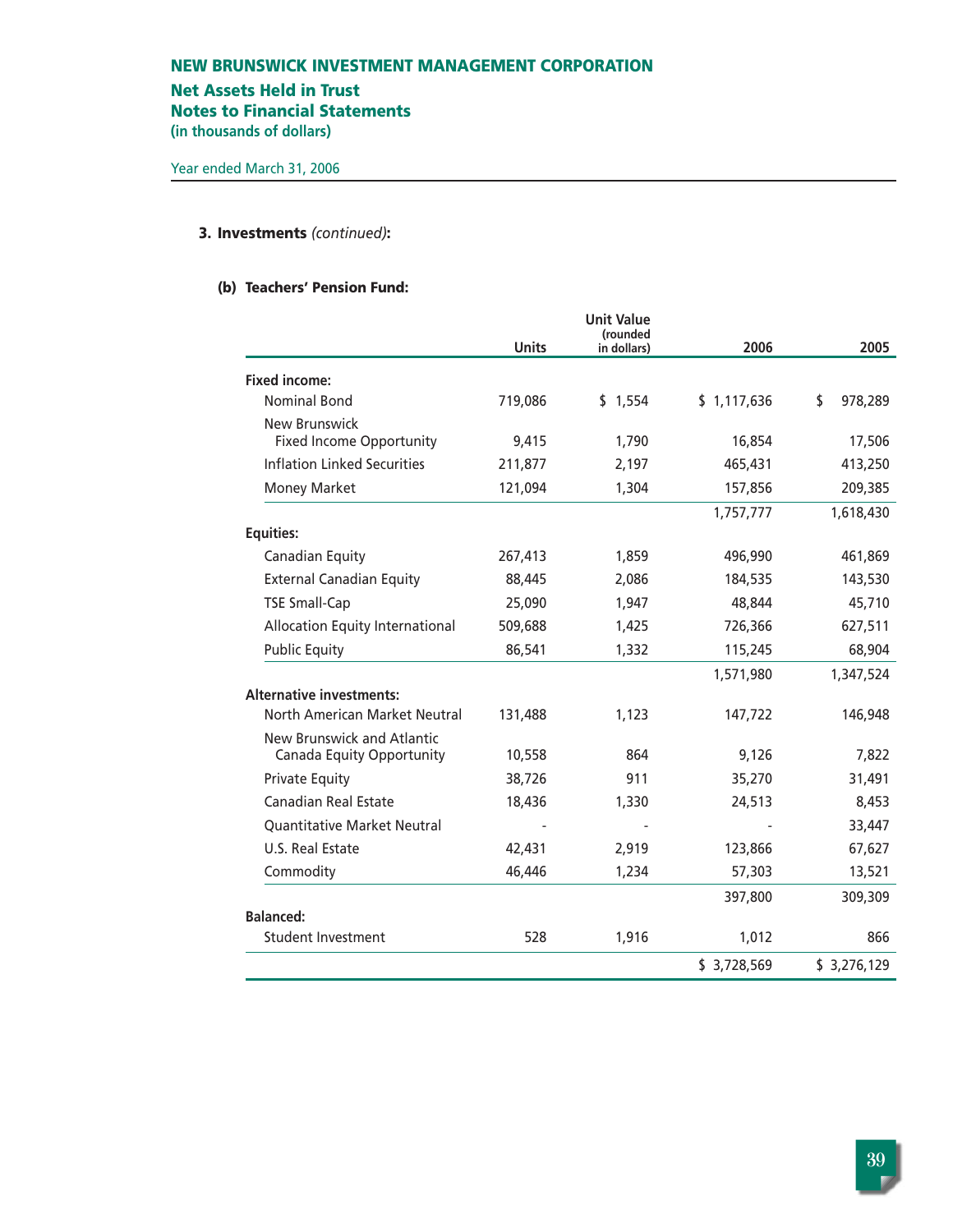# **NEW BRUNSWICK INVESTMENT MANAGEMENT CORPORATION Net Assets Held in Trust Notes to Financial Statements (in thousands of dollars)**

# **3. Investments** *(continued)***:**

# **(c) Judges' Superannuation Fund:**

|                                                         |              | <b>Unit Value</b><br>(rounded |             |             |
|---------------------------------------------------------|--------------|-------------------------------|-------------|-------------|
|                                                         | <b>Units</b> | in dollars)                   | 2006        | 2005        |
| <b>Fixed income:</b>                                    |              |                               |             |             |
| <b>Nominal Bond</b>                                     | 5,132        | \$1,554                       | \$<br>7,975 | \$<br>5,747 |
| <b>New Brunswick</b><br><b>Fixed Income Opportunity</b> | 70           | 1,790                         | 124         | 131         |
| <b>Inflation Linked Securities</b>                      | 1,439        | 2,197                         | 3,161       | 2,978       |
| <b>Money Market</b>                                     | 894          | 1,304                         | 1,166       | 1,572       |
|                                                         |              |                               | 12,426      | 10,428      |
| <b>Equities:</b>                                        |              |                               |             |             |
| Canadian Equity                                         | 2,122        | 1,859                         | 3,944       | 4,326       |
| <b>External Canadian Equity</b>                         | 653          | 2,086                         | 1,362       | 1,077       |
| <b>TSE Small-Cap</b>                                    | 185          | 1,947                         | 361         | 343         |
| <b>Allocation Equity International</b>                  | 3,956        | 1,425                         | 5,639       | 5,571       |
| <b>Public Equity</b>                                    | 639          | 1,332                         | 851         | 517         |
|                                                         |              |                               | 12,157      | 11,834      |
| <b>Alternative investments:</b>                         |              |                               |             |             |
| North American Market Neutral                           | 971          | 1,123                         | 1,091       | 1,102       |
| New Brunswick and Atlantic<br>Canada Equity Opportunity | 78           | 864                           | 67          | 59          |
| <b>Private Equity</b>                                   | 286          | 911                           | 260         | 236         |
| <b>Canadian Real Estate</b>                             | 136          | 1,330                         | 181         | 63          |
| Quantitative Market Neutral                             |              |                               |             | 251         |
| U.S. Real Estate                                        | 313          | 2,919                         | 914         | 508         |
| Commodity                                               | 343          | 1,234                         | 423         | 101         |
|                                                         |              |                               | 2,936       | 2,320       |
| <b>Balanced:</b>                                        |              |                               |             |             |
| <b>Student Investment</b>                               | 4            | 1,916                         | 7           | 6           |
|                                                         |              |                               | \$27,526    | \$24,588    |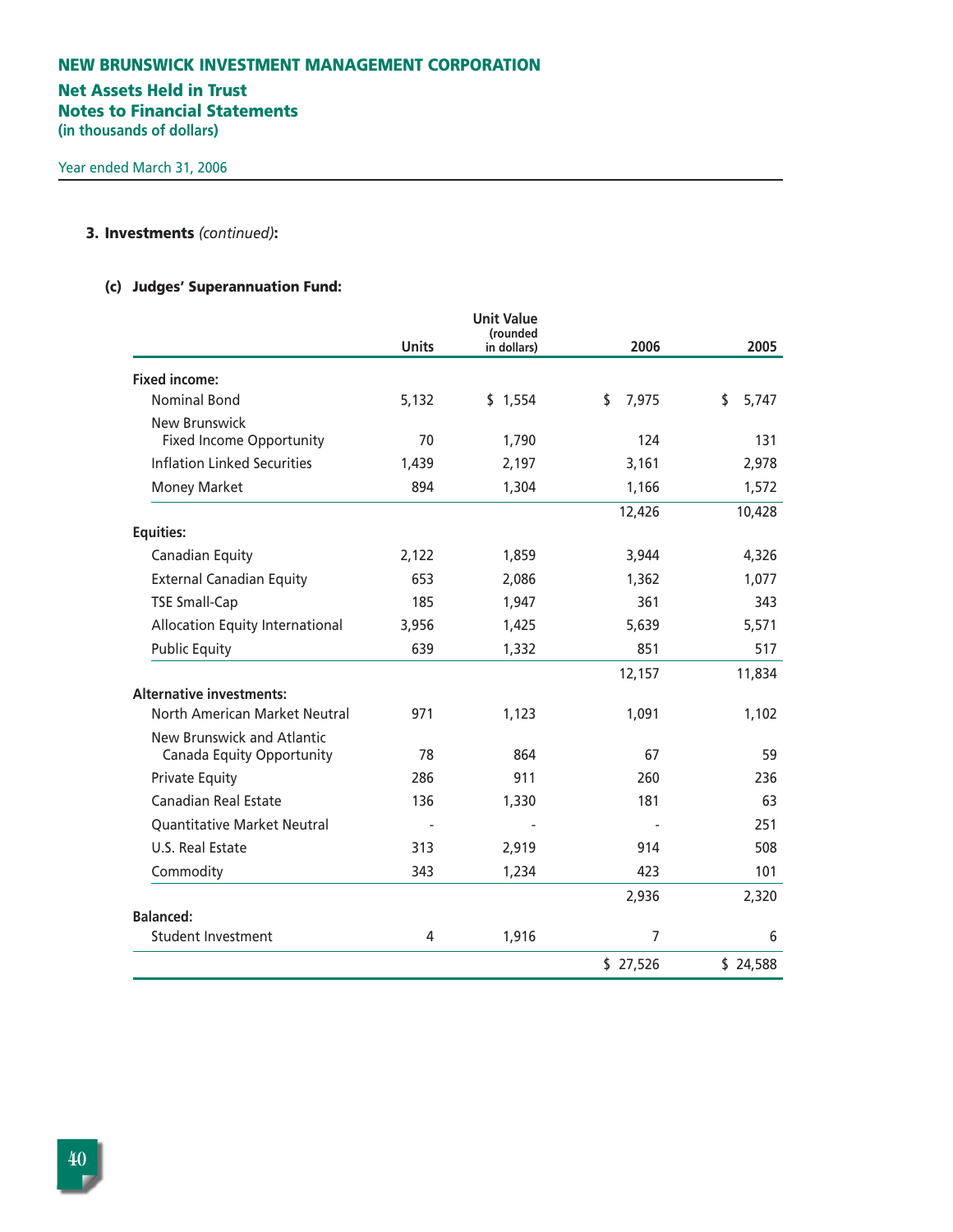# **Net Assets Held in Trust Notes to Financial Statements**

**(in thousands of dollars)**

# **4. Investment income (loss):**

### **(a) Public Service Superannuation Fund:**

|                                                                | 2006         | 2005         |
|----------------------------------------------------------------|--------------|--------------|
| <b>Fixed income:</b>                                           |              |              |
| Nominal Bond                                                   | \$<br>54,629 | \$<br>52,481 |
| New Brunswick Fixed Income Opportunity                         | 1,362        | 1,379        |
| <b>Inflation Linked Securities</b>                             | 50,341       | 44,178       |
| Money Market                                                   | 5,241        | 5,160        |
|                                                                | 111,573      | 103,198      |
| <b>Equities:</b>                                               |              |              |
| Canadian Equity                                                | 160,611      | 77,077       |
| <b>External Canadian Equity</b>                                | 48,843       | 20,286       |
| <b>TSE Small-Cap</b>                                           | 9,421        | 2,002        |
| Allocation Equity International                                | 184,024      | 58,678       |
| <b>Public Equity</b>                                           | 31,684       | 13,426       |
|                                                                | 434,583      | 171,469      |
| <b>Alternative investments:</b>                                |              |              |
| North American Market Neutral                                  | 2,982        | 6,872        |
| New Brunswick and Atlantic Canada<br><b>Equity Opportunity</b> | (1, 264)     | (408)        |
| <b>Private Equity</b>                                          | 5,882        | 2,958        |
| <b>Canadian Real Estate</b>                                    | 5,803        | 557          |
| <b>Quantitative Market Neutral</b>                             | 419          | (1, 305)     |
| U.S. Real Estate                                               | 39,400       | 7,622        |
| Commodity                                                      | (334)        | 2,443        |
|                                                                | 52,888       | 18,739       |
| <b>Balanced:</b>                                               |              |              |
| <b>Student Investment</b>                                      | 134          | 71           |
|                                                                | 599,178      | \$293,477    |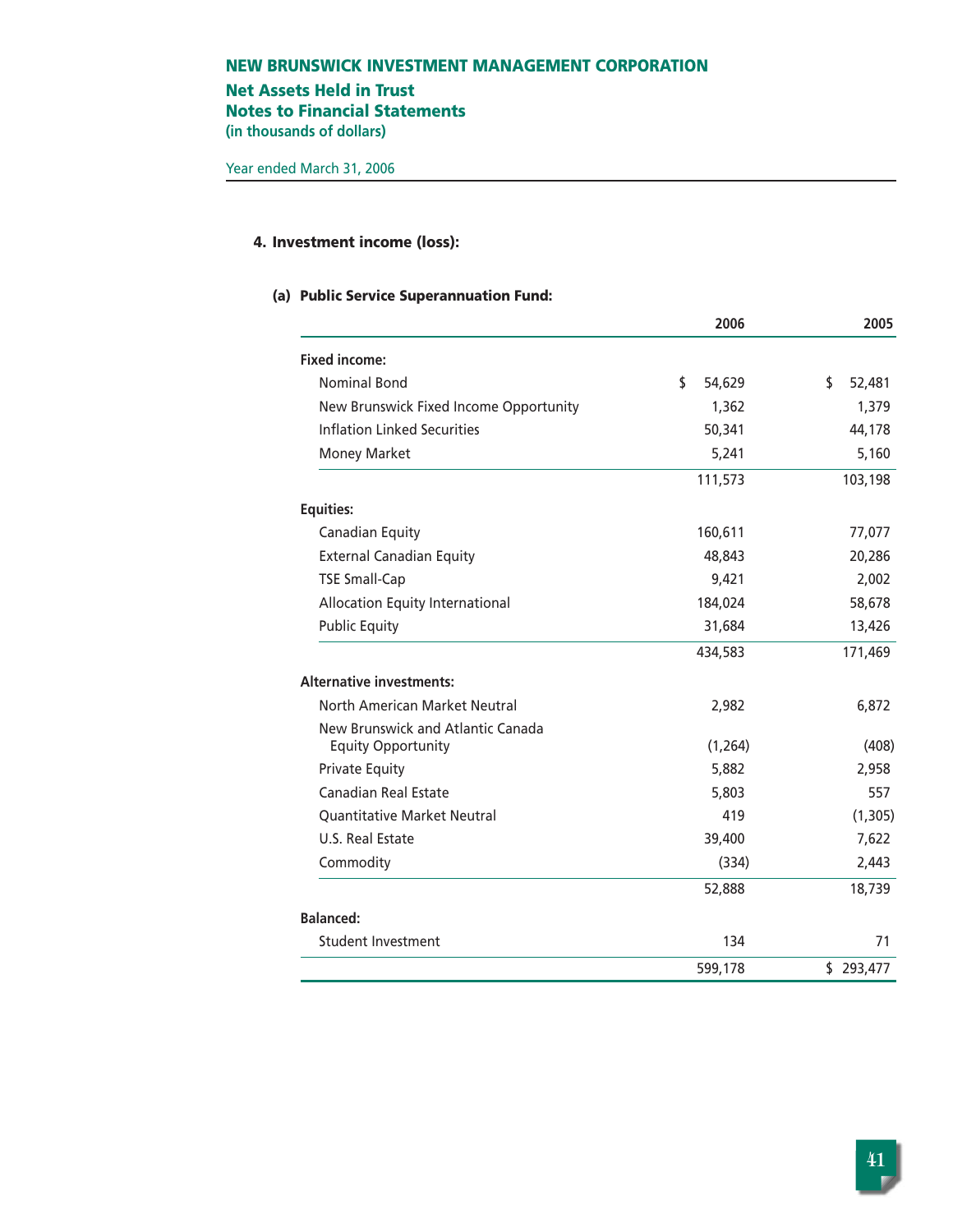# **Net Assets Held in Trust**

**Notes to Financial Statements**

**(in thousands of dollars)**

# **4. Investment income (loss)** *(continued)***:**

### **(b) Teachers' Pension Fund:**

|                                                                | 2006          | 2005         |
|----------------------------------------------------------------|---------------|--------------|
| <b>Fixed income:</b>                                           |               |              |
| Nominal Bond                                                   | \$<br>49,418  | \$<br>47,864 |
| New Brunswick Fixed Income Opportunity                         | 1,189         | 1,215        |
| <b>Inflation Linked Securities</b>                             | 47,750        | 42,397       |
| <b>Money Market</b>                                            | 4,438         | 4,537        |
|                                                                | 102,795       | 96,013       |
| <b>Equities:</b>                                               |               |              |
| Canadian Equity                                                | 130,487       | 63,445       |
| <b>External Canadian Equity</b>                                | 42,502        | 17,848       |
| <b>TSE Small-Cap</b>                                           | 8,176         | 1,876        |
| Allocation Equity International                                | 152,062       | 49,148       |
| <b>Public Equity</b>                                           | 27,544        | 11,855       |
|                                                                | 360,771       | 144,172      |
| <b>Alternative investments:</b>                                |               |              |
| North American Market Neutral                                  | 2,563         | 6,071        |
| New Brunswick and Atlantic Canada<br><b>Equity Opportunity</b> | (1,083)       | (363)        |
| <b>Private Equity</b>                                          | 5,086         | 2.613        |
| Canadian Real Estate                                           | 5,020         | 490          |
| <b>Quantitative Market Neutral</b>                             | 294           | (1, 165)     |
| U.S. Real Estate                                               | 34,264        | 6,705        |
| Commodity                                                      | (307)         | 2,135        |
|                                                                | 45,837        | 16,486       |
| <b>Balanced:</b>                                               |               |              |
| <b>Student Investment</b>                                      | 146           | 77           |
|                                                                | \$<br>509,549 | \$256,748    |